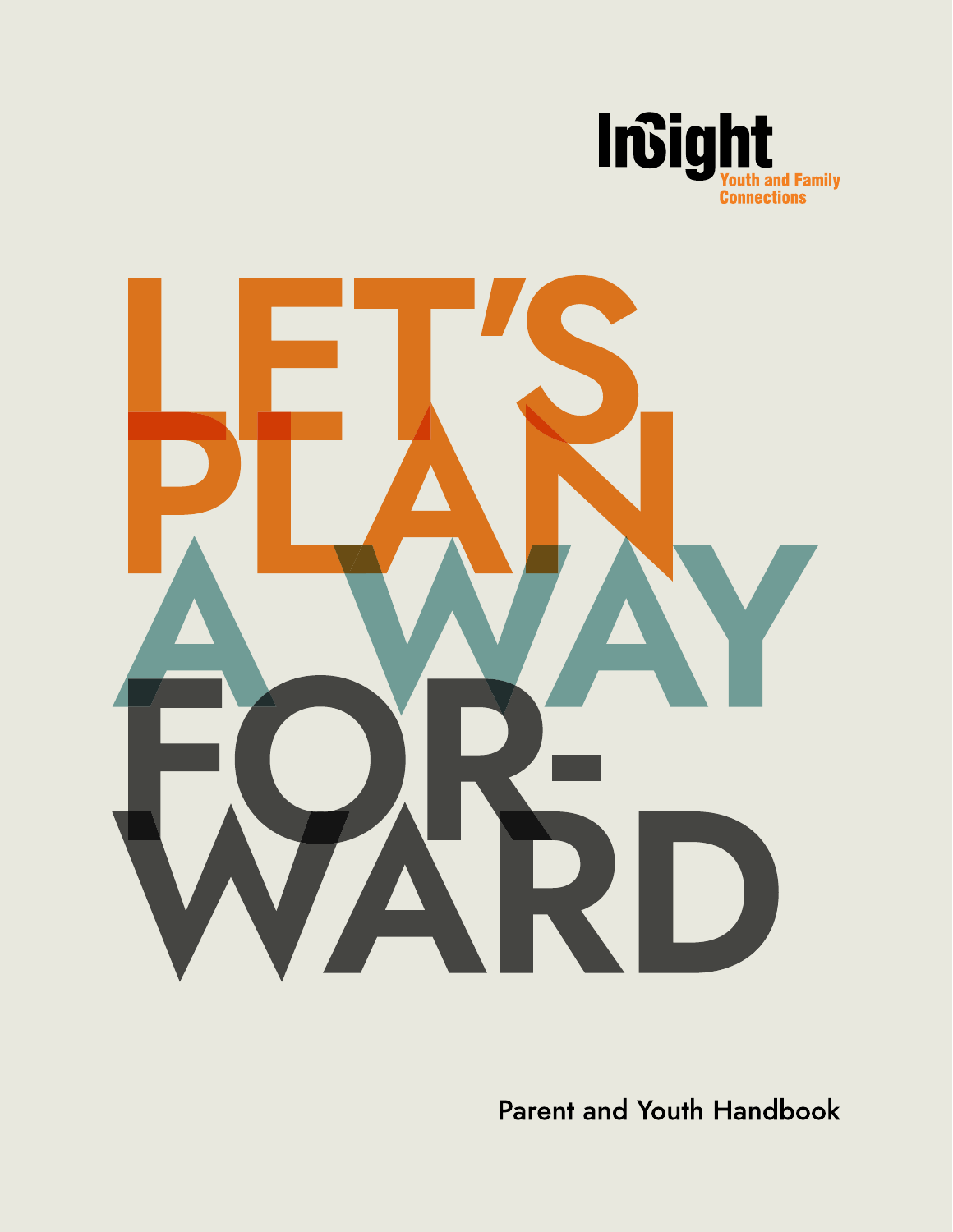# Table of Contents

| 3                | <b>Introduction</b>                              |
|------------------|--------------------------------------------------|
| $\boldsymbol{4}$ | <b>Understanding the Process</b>                 |
| 8                | What to Expect From the CMO                      |
| $12 \,$          | What Does the CMO Expect From You                |
| 15               | <b>AWOL</b>                                      |
| 18               | <b>Behavior Management</b>                       |
| 23               | Your Rights                                      |
| 32               | <b>Grievance and Complaint Process</b>           |
| 35               | <b>Buzz Words and Frequently Asked Questions</b> |
| 38               | <b>Notes</b>                                     |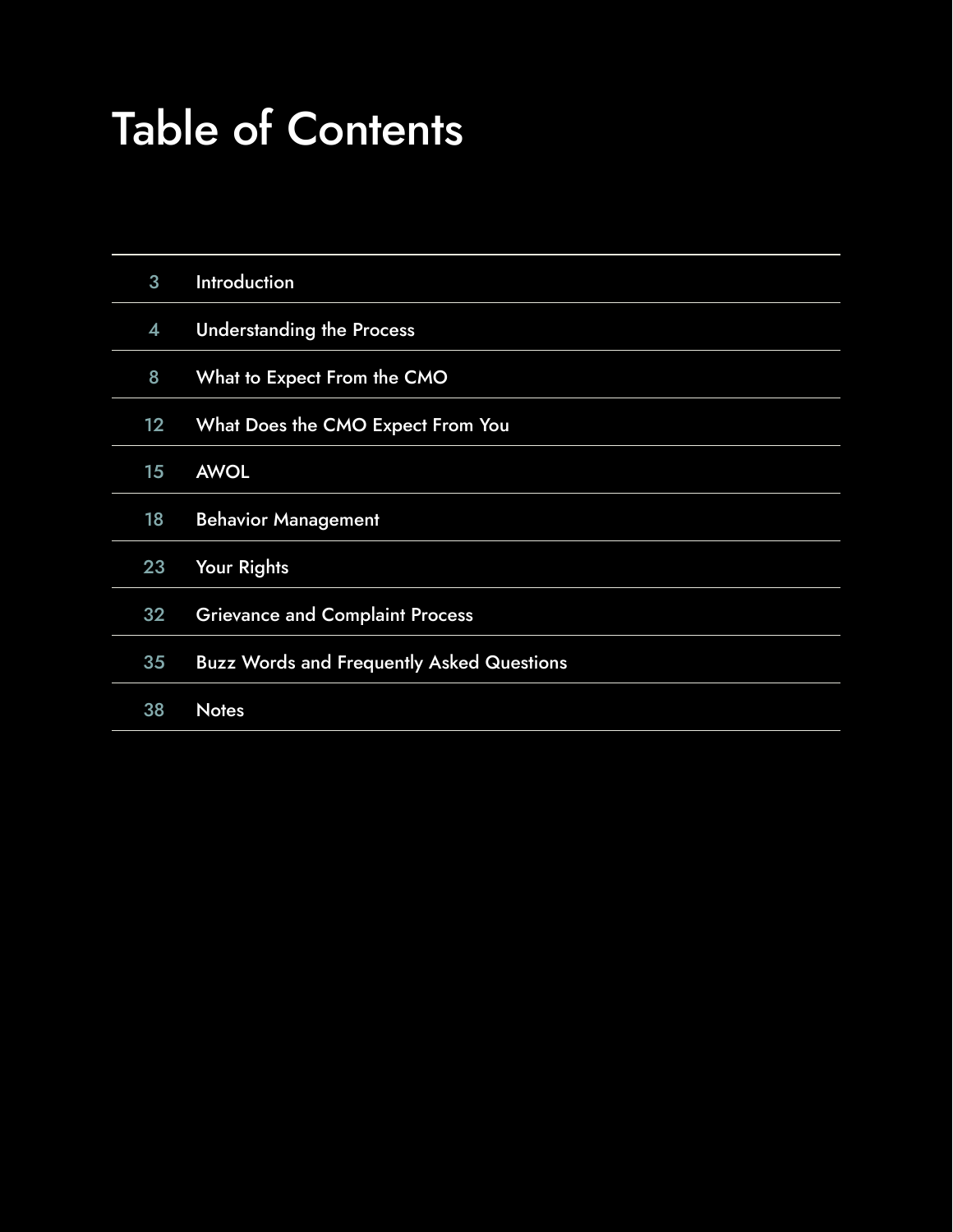## Introduction

## Welcome to InSight Youth and Family Connections

#### Mission Statement:

We empower resources to preserve, strengthen, and connect youth, families, and communities.

It is not uncommon to hear someone refer to "crisis as opportunity" or "opportunity doesn't knock twice." At InSight Youth and Family Connections we believe that opportunities can be cultivated if we focus on the strengths of children, their families and communities. We will work tirelessly to identify and utilize the intrinsic strengths that exist in nearly every family. We will strive to bring together members of the community in effective partnerships that promote the strengths of each family and neighborhood by sharing the hopes and desires of families with our community partners. InSight Youth and Family Connections will also share the hopes and desires of the community partners such as educational institutions, police, businesses and civic leaders with our families.

#### What is a CMO?

InSight Youth and Family Connections is a Care Management Organization (CMO) for the Wayne County Health, Human, and Veterans Services. InSight is responsible for the youth and families residing in Northwest Detroit and Dearborn Heights who have had contact with the court system. We provide case management services through referrals to residential and community-based programs, Medicaid enrollment for out-ofhome placements, monitoring of your progress in school and home and representation in court.

#### Telephone Number/Location

InSight Youth and Family Connections' telephone number is 313-387-6000. We are located on Seven Mile between Telegraph and Lahser. Our address is 22390 W. Seven Mile Rd, Detroit, Michigan 48219. Our entrance is on the east end of the building (corner of McIntyre).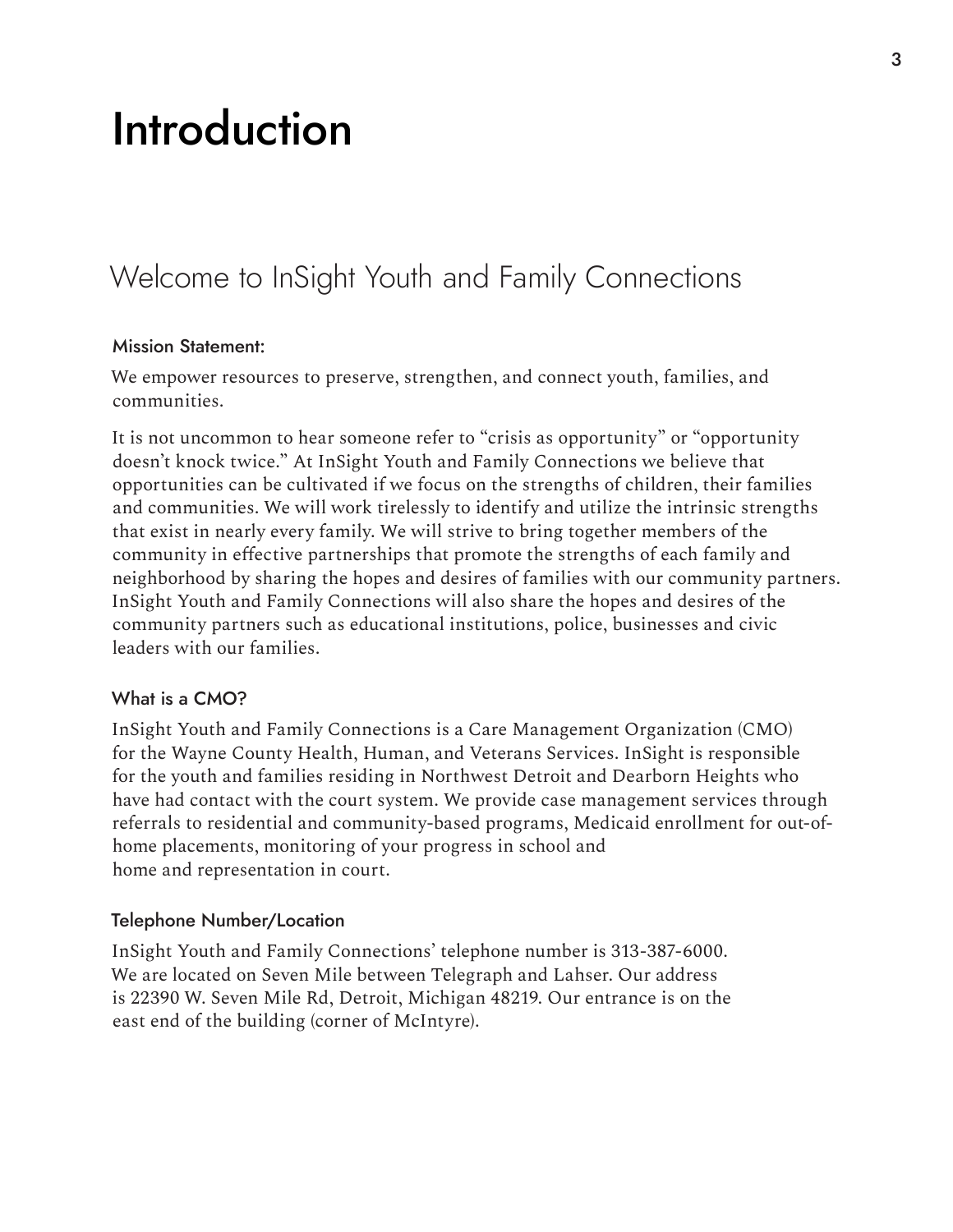# Understanding the Process

"Don't let life discourage you; everyone who got where he is had to begin where he was."

*—Richard L. Evans*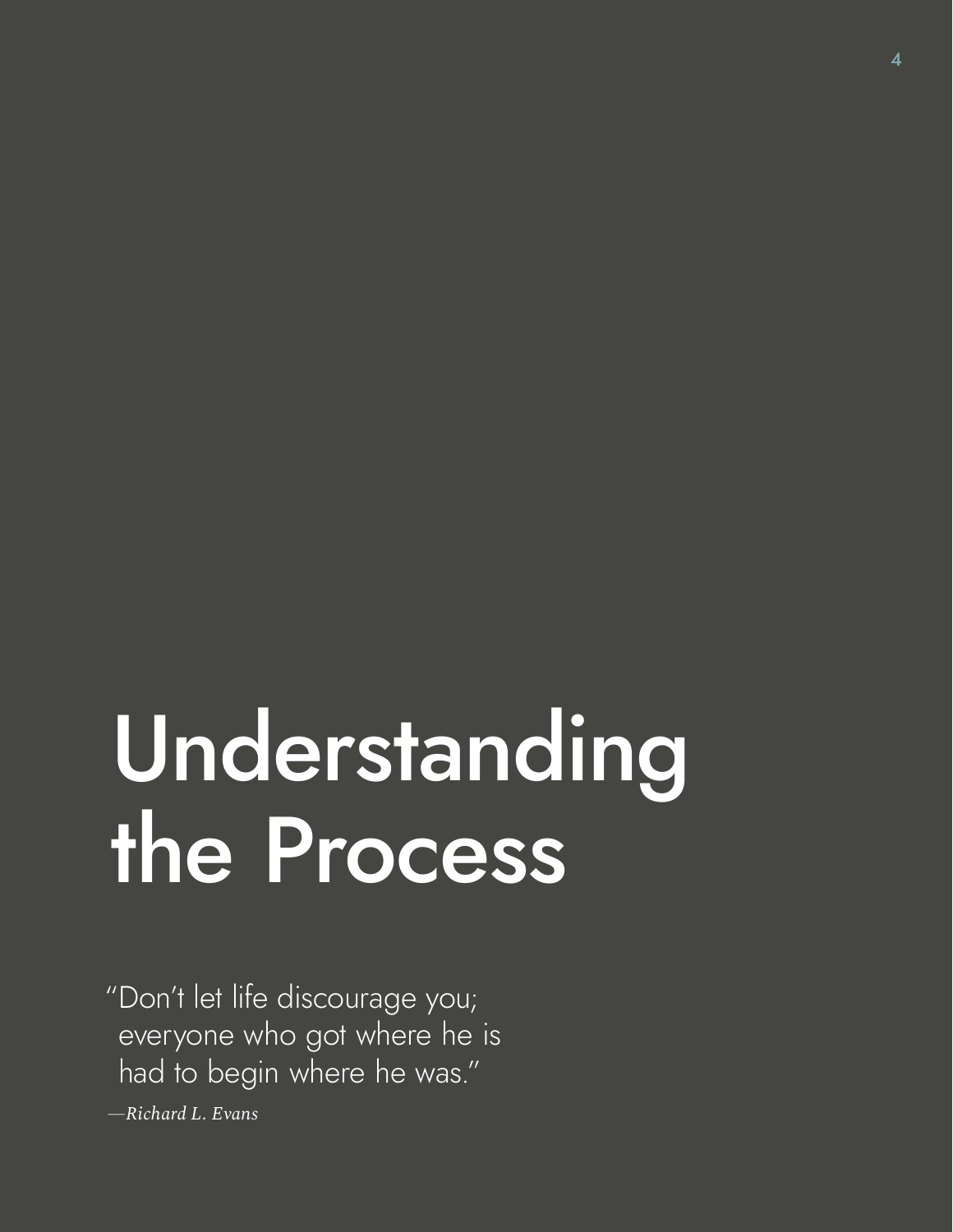# Understanding the Process

## How did I get here?

A Judge or a Referee at the Third Circuit Family Division Court has decided that you are at risk for out-of-home placement and has ordered you to receive community-based or residential treatment services coordinated by a Care Management Organization (CMO).

## What's next?

### Assessment Process

After the Wayne County Third Circuit Court assigns a youth's case to the Wayne County Health, Human, and Veterans Services, the Assured Family Services (AFS) Assessment Specialist will begin a strengths-based assessment of the youth and the family.

The AFS Assessment Specialist contacts the family to schedule an interview in the home. If the youth is in a placement outside of your home, the Assessment Specialist will meet with the family in the home and the youth at the detention facility to gather the assessment information.

## The Assessment

During the Assessment, the youth will receive a psychological evaluation and substance abuse screening. Testing and evaluation appointments are scheduled at the Community AFS office, detention or the CMO. The CMO will assist if transportation is needed.

A youth and family member interview regarding social and family history is part of the information collected and written into a report by the AFS Assessment Specialist. It is important that the family and the youth participate and have input to assure your needs are included.

## Assignment to the Care Management Organization Assignment (CMO)

When the Assessment is finished and reviewed, it is provided to InSight Youth and Family Connections, the CMO assigned to your family. The CMO will see to it that the case management and treatment services that meet the needs of you and your family are provided. To accomplish the goals established for the youth, the CMO will prepare a Plan of Care (POC) with you and your family. The POC will define the family's needs and strengths as the focus of treatment and case management. It will also guide the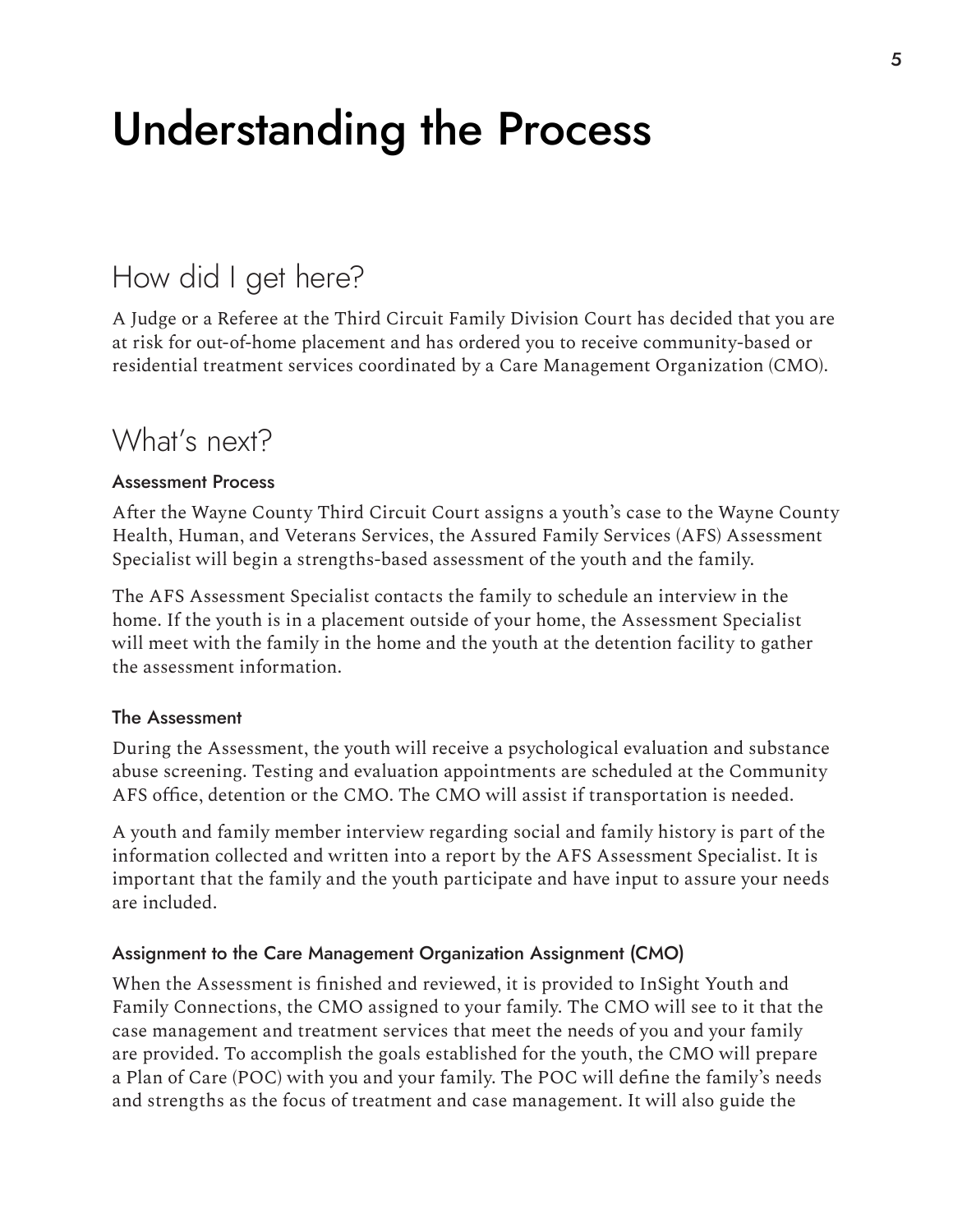choice of provider agency that can meet the assigned level of care based upon the youth's offense and individual treatment needs. The following people are your Treatment Team, and have significant roles and responsibilities related to your treatment Plan of Care.

### Case Manager (CM):

The Case Manager oversees your case and is responsible for developing and implementing your Plan of Care. They will meet with you monthly in a structured case conference, and discuss the progress on the goals in your Plan of Care. Additional contact will be determined by your Case Manager based on your individual needs. In addition to meeting with you, they will meet with your school and treatment provider at least once a month.

### Case Manager Supervisor (Supervisor):

The Case Manager Supervisor is responsible for supervising the Case Manager. The Case Manager Supervisor authorizes and signs off on all plans of care and court reports. The Supervisor initiates the decision process related to the services that will be provided to you.

If at any time you can't contact your Case Manager, you may contact their Case Manager Supervisor. The contact information can be found under the introduction section of the handbook.

#### Director of Operations:

The Director of Operations oversees all case management staff and operations. They make sure all cases are well-managed, clients are treated fairly, and staff have the resources needed to effectively serve their clients. At times, the Director of Operations may be involved in reviewing portions of a client's records as outlined in the Clients' Rights.

#### Placement Coordinator:

The Placement Coordinator facilitates out-of-home placements for youth, serving as the liaison between the CMO and the Provider. They oversee the referral, placement, and payment processes for out-of-home placement.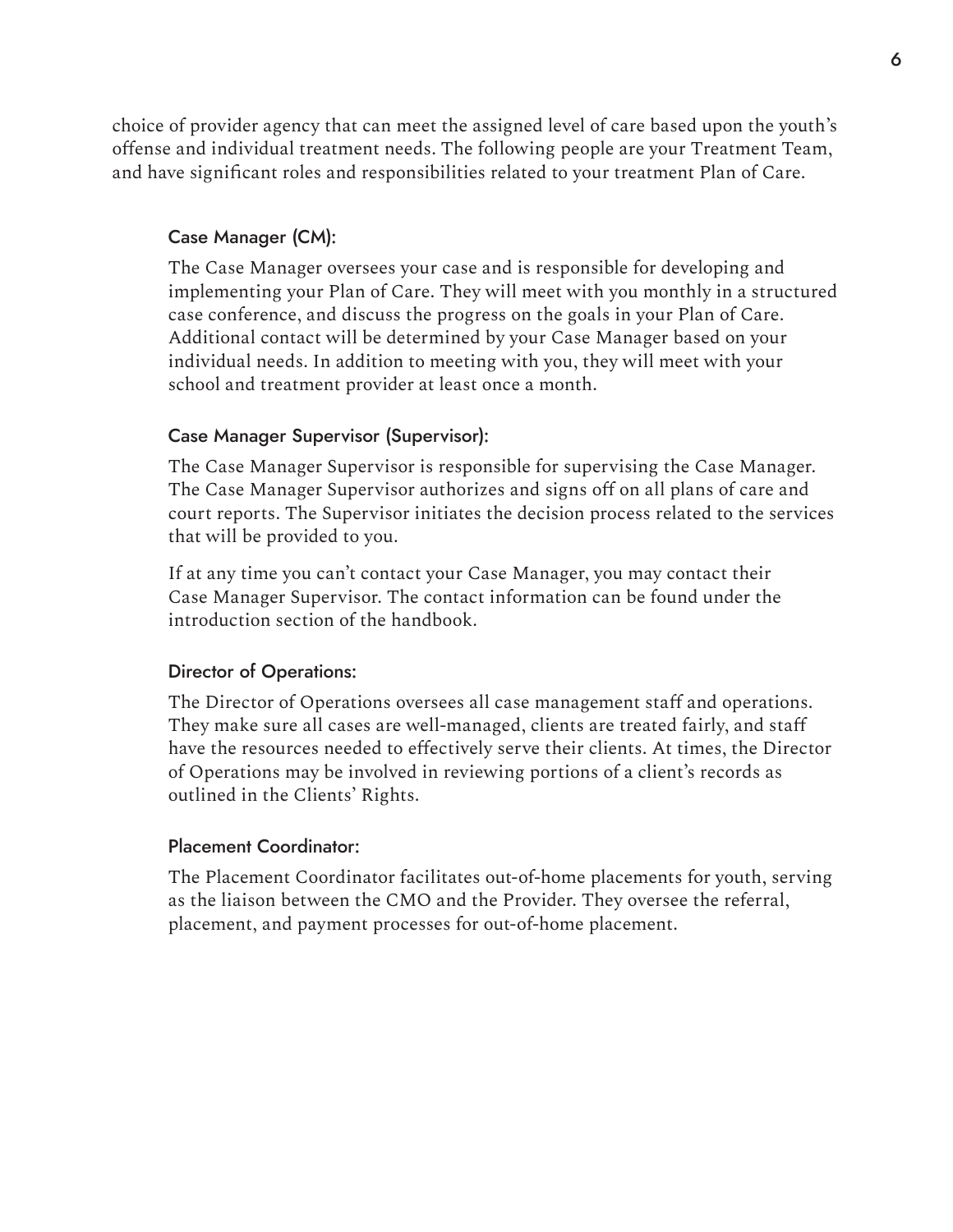#### Provider:

The Provider is the residential or community-based agency that will provide direct treatment services to you. The Provider will implement evidencebased interventions designed to give you insight, increased awareness, and understanding into the delinquent behaviors you've demonstrated, and their impact on your school, community, family, peers, and social relationships. The Provider will work with the family to create an environment that promotes success in the home, school and the community.

#### Tether Coordinator:

The Tether Coordinator is the primary liaison between the CMO and the AFS Detention Alternatives Unit related to all electronic monitoring (tethering) for in-home detention. They coordinate between Wayne County, the CMO, and the family to provide contacts and feedback during tethering, assist with troubleshooting equipment and software issues, and process tethering termination documentation.

#### Tracker:

The Tracker completes daily surveillance for the In-Home Detention schedule (the first 14 days). This occurs through phone and face-to-face contacts.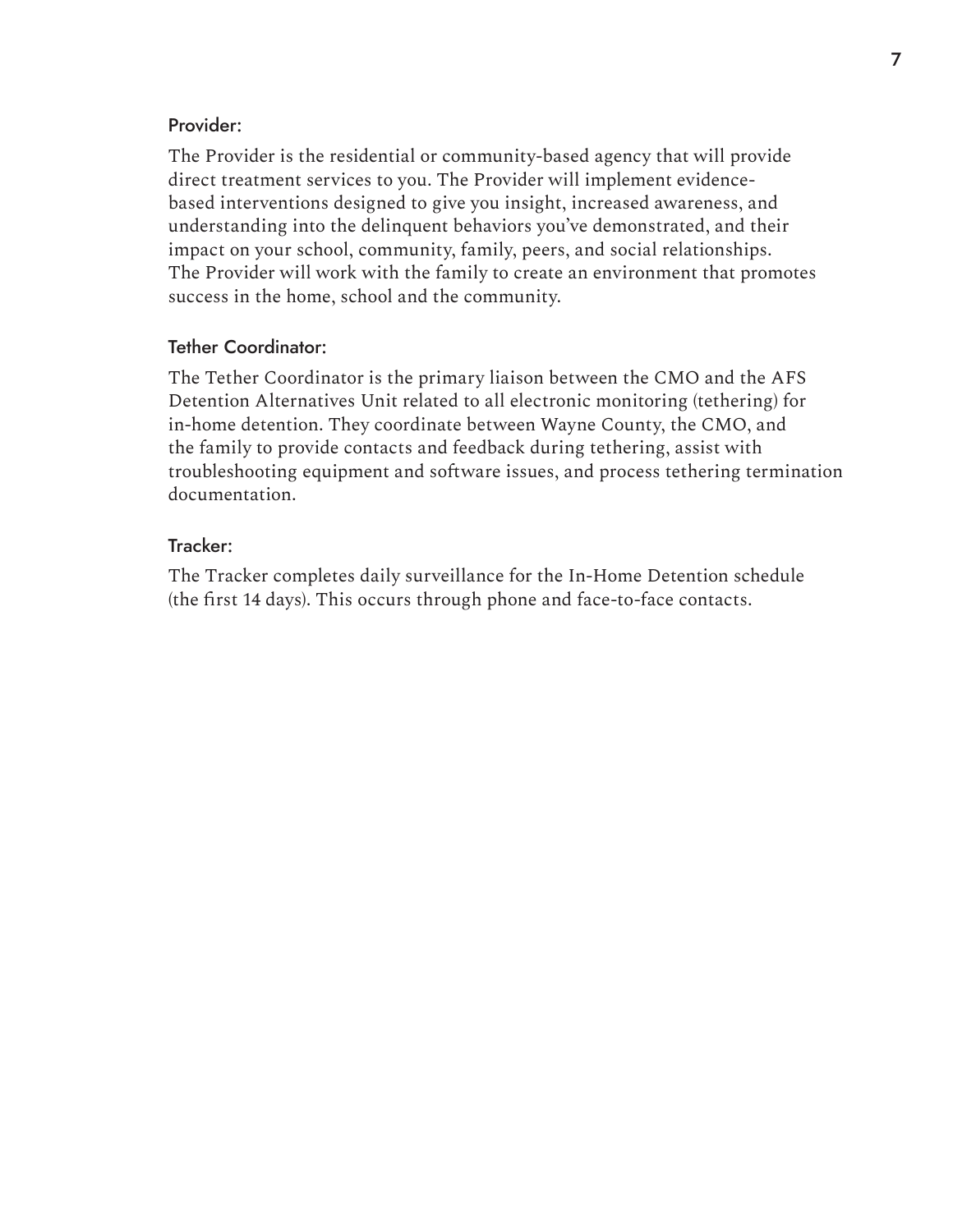# What to Expect From the CMO

"If one dream should fall and break into a thousand pieces, never be afraid to pick one of those pieces up and begin again."

*—Flavia Weedn*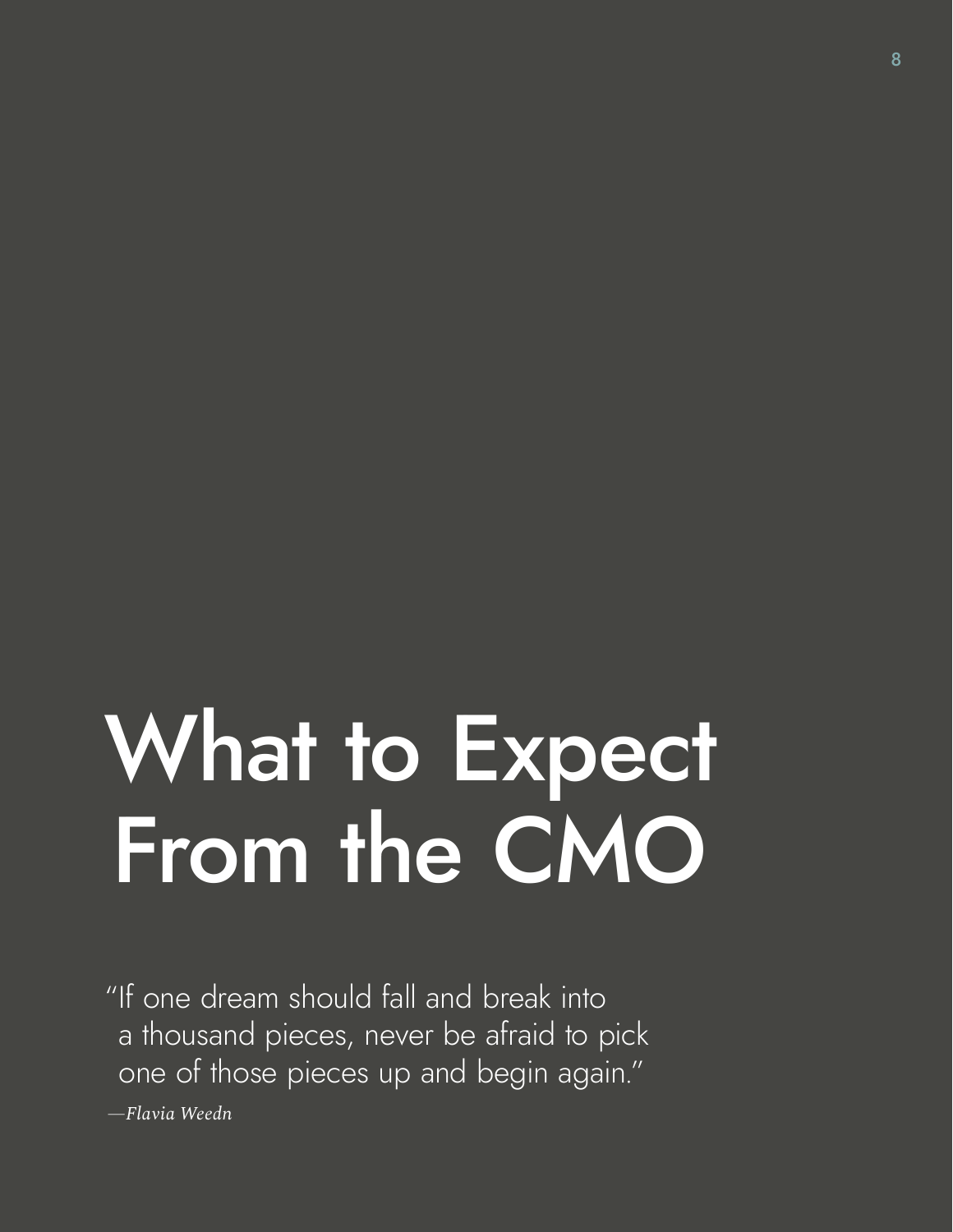# What to Expect From the CMO

## Initial Plan of Care (IPOC):

During the first 30 days of case assignment the Case Manager will meet with you and your family when all parties are available to discuss the following:

- Committing Offense (what brought you to the court's attention)
- Court Order
- Assessment completed by the Juvenile Assessment Center
- Strengths in the Family
- Needs in the Family
- Terms and Conditions of placement (in the home or out of the home)

Once this information is gathered, an Initial Plan of Care is developed with goals and objectives that will be monitored quarterly. The parent/guardian, the youth, Case Manager, and the Provider are required to sign the report to acknowledge their input and that they agree with the content in the report.

#### Referral Process

The Case Manager will present the information from your Assessments and Initial Plan of Care to their supervisor. The Placement Coordinator, who facilitates out-of-home placement, and the Case Manager Supervisor will make a decision on the appropriate Treatment Provider that will meet your family's needs.

#### **Court**

The Case Manager is responsible for going to court on a quarterly basis to update the Judge or Referee on your progress with treatment. The Case Manager is responsible for notifying the parent/guardian of all scheduled hearings. The youth, parent/guardian and Provider are required to attend all court hearings. The Case Manager's recommendations are based on the youth's progress in treatment. The following recommendations can be made by the Case Manager:

- Continue with treatment with current Provider
- De-escalation from residential placement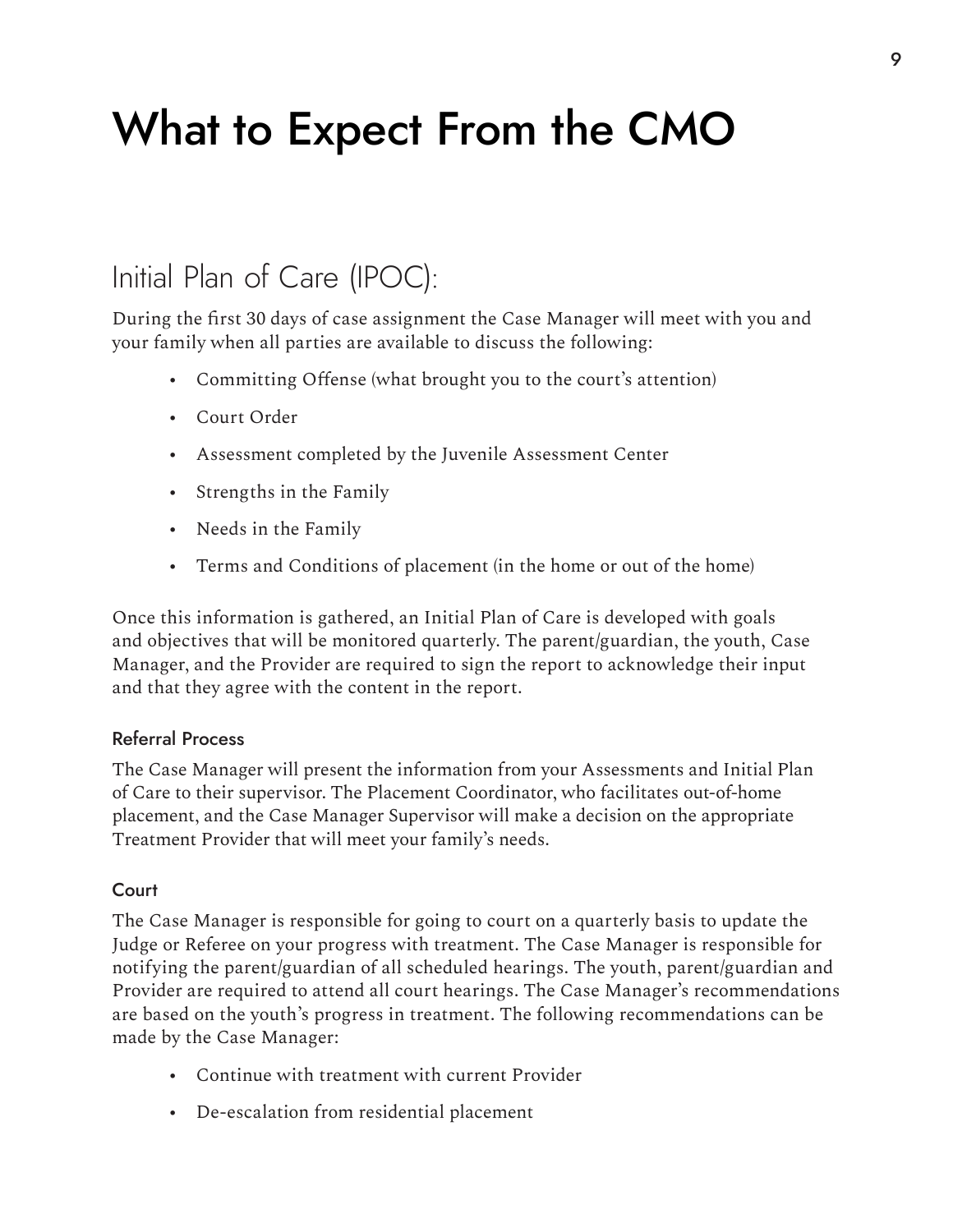- Escalation to a residential placement
- Termination

## Case Conferences

The Case Manager is required to have conferences at least once a month with the youth, parent/guardian, and Provider to discuss the youth's progress in treatment. The Case Manager may request more case conferences based on your needs.

## Updated Plan of Care

The Case Manger will update your goals and objectives every 90 days with an Updated Plan of Care. Your team—the youth, the parent/guardian, your Case Manager, and the service Provider will meet to discuss the Updated Plan of Care. All will sign the report to acknowledge their input and that they agree with the content in the report.

## BARJ (Balance and Restorative Justice)

All youth in community-based programs should be required to participate in community service projects. The importance of being responsible to one's community and giving back to the community helps to restore and repair the community's faith. The selected service project, youth attendance and a summary of progress in the project should be documented monthly and included in the Updated Plan of Care.

#### **Restitution**

When the courts have determined restitution (repayment to a victim) is in order, the Case Manager is responsible for working with you and your family to recover the identified amount to the courts. Restitution is a requirement of the youth's Terms and Conditions and can delay termination from the Juvenile Justice System.

## Drug Screening

All youth are required to submit to urine drug screens at InSight Youth and Family Connections. For the first 30 days of being assigned to InSight, you are required to submit a weekly drug screen. The results will be discussed with both you and your parent/guardian. All missed appointments are considered "positive" drug screens. The Case Manager will make a schedule for future testing based on the test results in the first 30 days.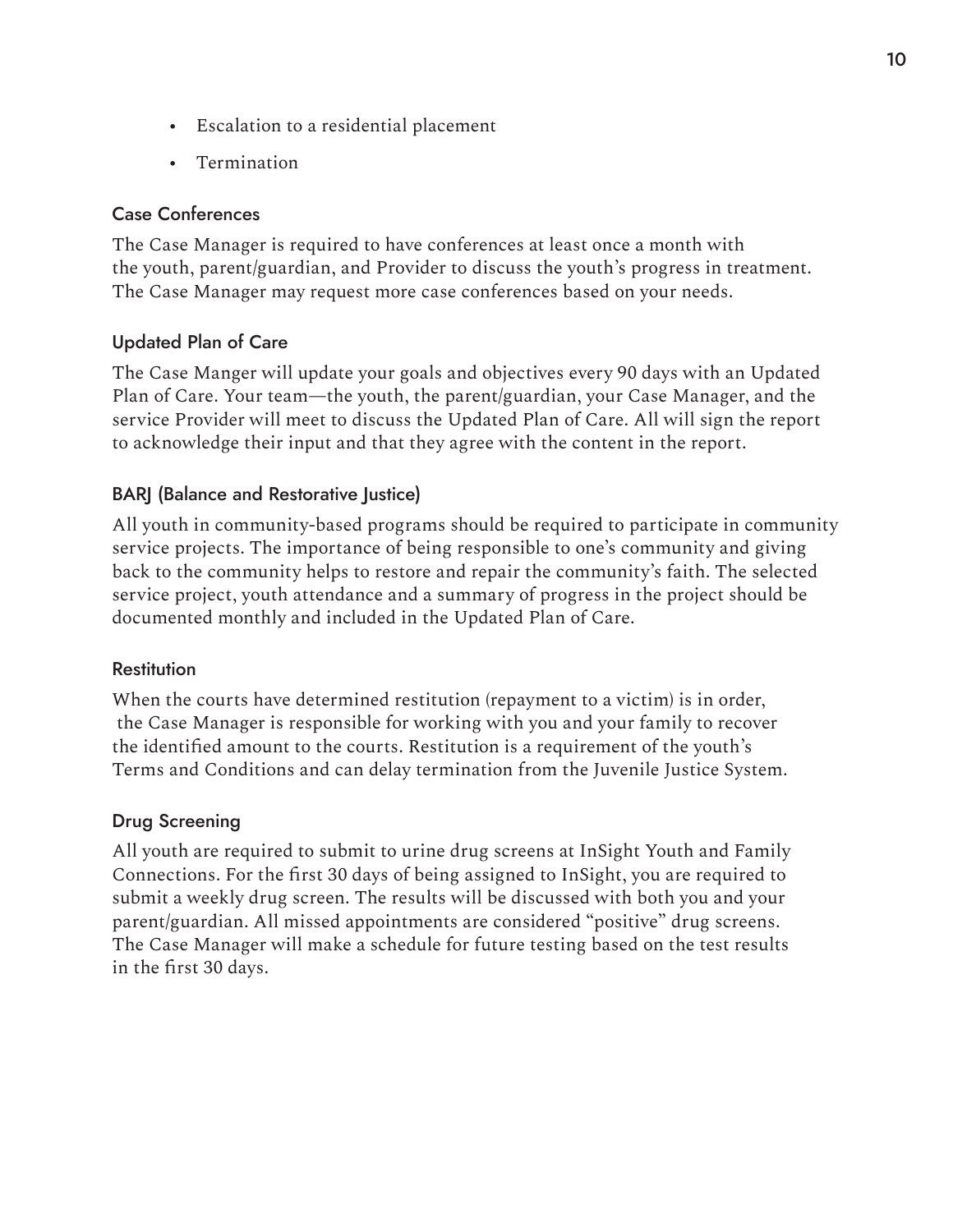## **Tracker**

All youth have an In-Home Detention (IHD) schedule when initially assigned to InSight Youth and Family Connections. A Tracker will be assigned to make daily contact with you for minimum amount of 14 days; however, the Case Manager has the discretion to increase the days.

## **Tether**

Some youth are court ordered to wear a tether to encourage compliance with curfew and overall monitoring. A Case Manager will set a schedule with you and your family that will allow the youth to be out of the home for specified time frames and specified locations. Non-compliance with the tether can result in out-of-home placement.

## Progressive Sanctions

When a youth chooses to not comply with their Terms and Conditions, the Case Manager will try to prevent escalation by implementing treatment interventions that will increase your supervision and structure.

## **Transportation**

InSight Youth and Family Connections is responsible for insuring the availability of transportation services for enrolled youth and, where applicable, to your families to support you and your family in accomplishing your treatment goals and objectives.

## Surveys

InSight Youth and Family Connections will ask both the youth and their parent/ guardian to complete a survey about the service received by InSight Youth and Family Connections. All surveys are confidential and used to help improve our service delivery.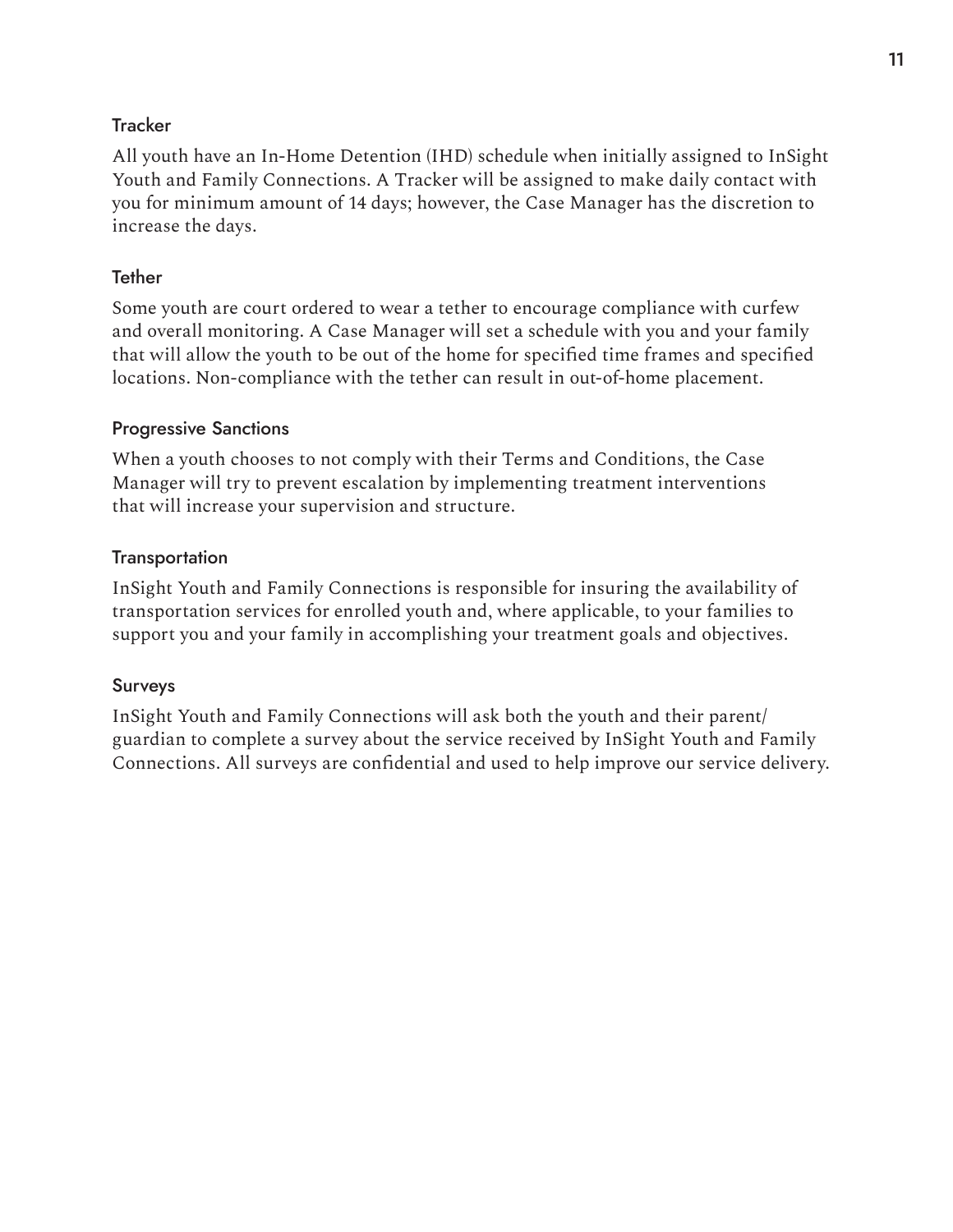# What does the CMO Expect From you?

"Coming together is a beginning; keeping together is progress; working together is success."

*—Henry Ford*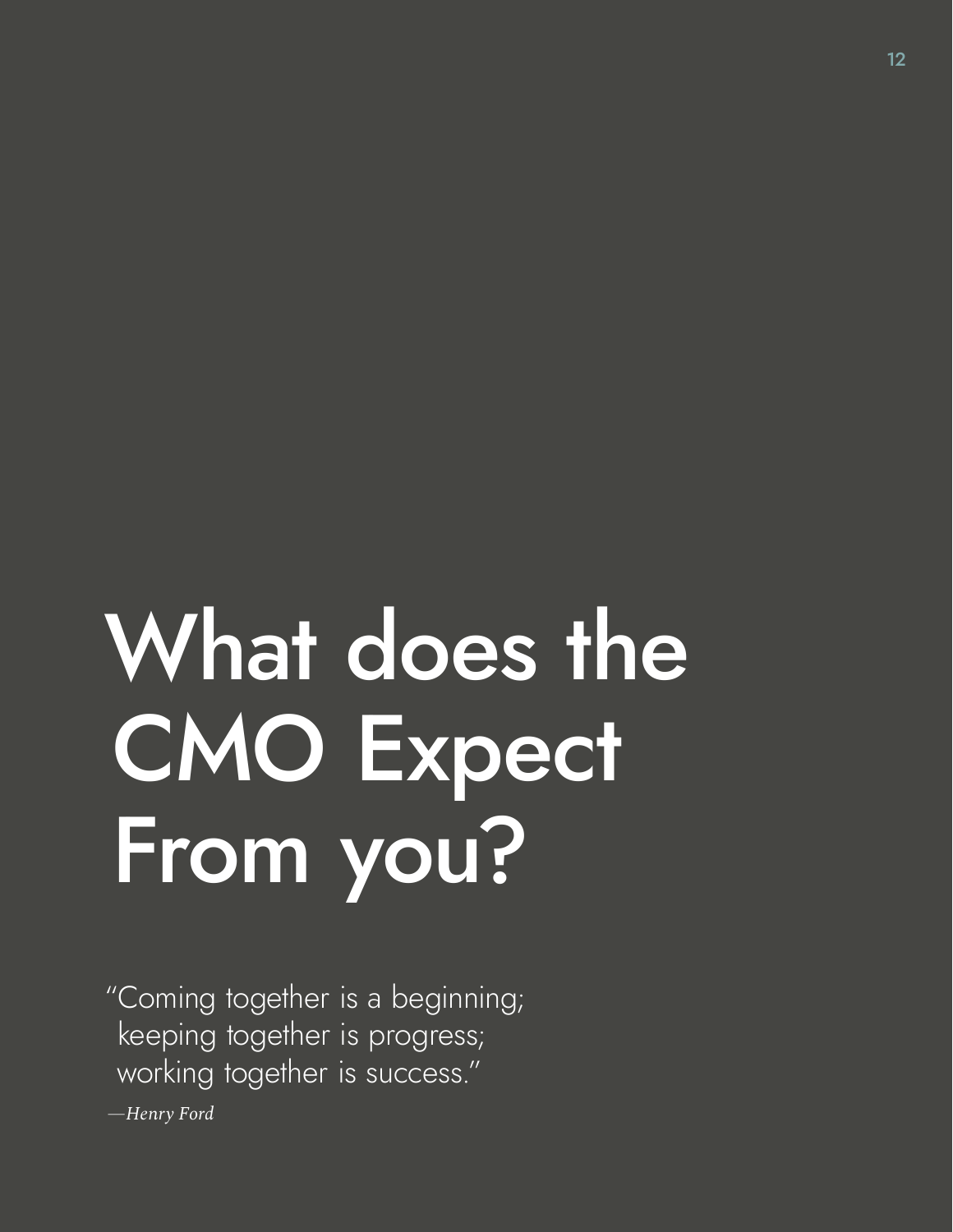## What Do We Expect From You?

## Parental Responsibilities

- 1. Proper care and supervision of your child at all times.
- 2. Participation with the Case Manager and Treatment Providers in the rehabilitation of your youth.
- 3. Attendance to all scheduled court hearings (no weapons or anything that can be considered a weapon or lighters are allowed in court. You will be required to enter a metal detector to get into court).
- 4. Cooperation with scheduled home visits.
- 5. Transportation to all scheduled appointments.
- 6. Notify InSight Youth and Family Connections of any changes in address, phone numbers or any other important information that may impact the agency from contacting you or your youth.
- 7. Completion of a Satisfaction Survey regarding the service provided by InSight Youth and Family Connections.

## Youth Responsibilities

- 1. Compliance with the Terms and Conditions of Placement.
- 2. Compliance with all court orders.
- 3. Attendance at all scheduled appointments.
- 4. Attendance at all scheduled court hearings.
- 5. Cooperation and respect with your Treatment Team.
- 6. Completion of a Satisfaction Survey regarding the service provided by InSight Youth and Family Connections.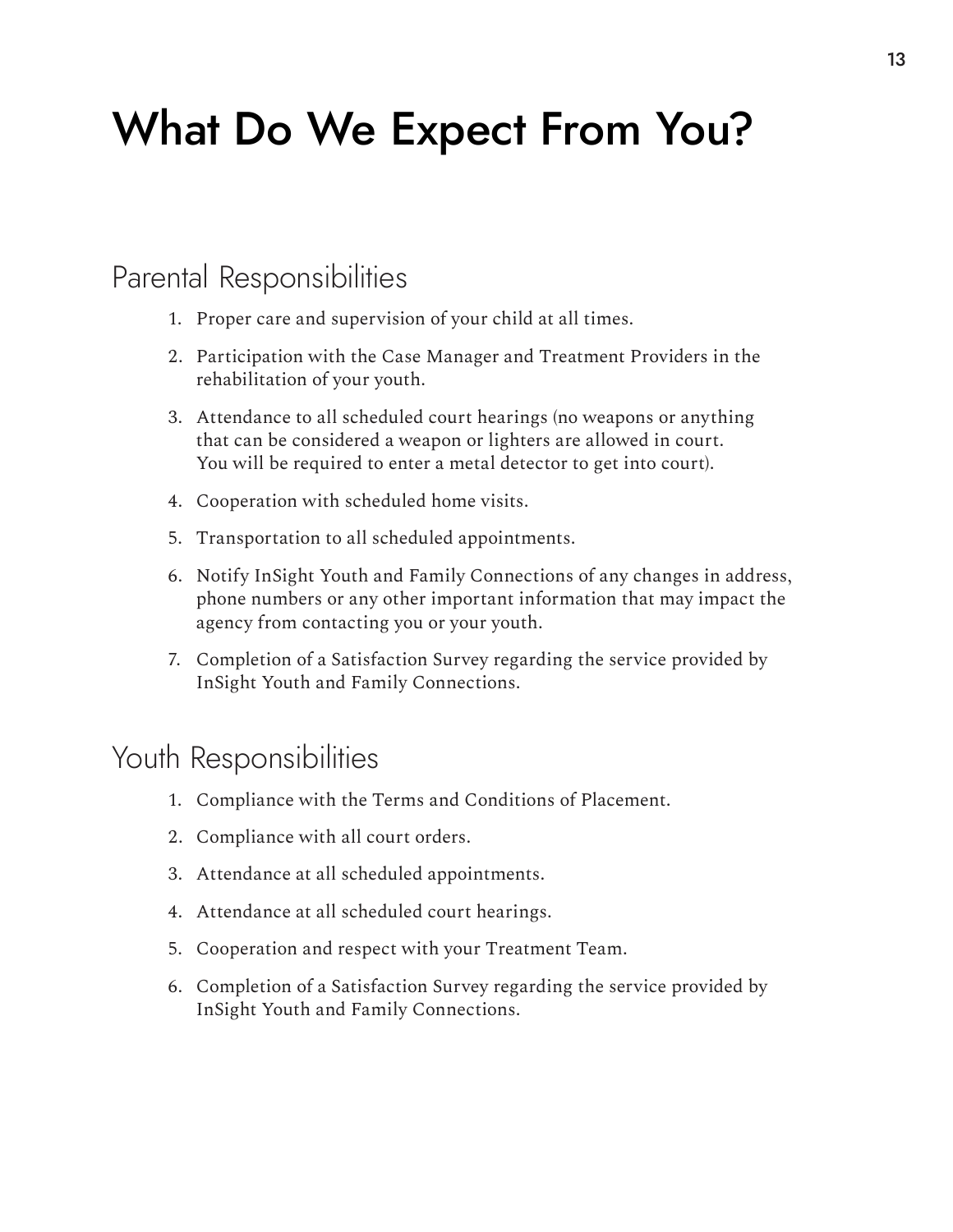## Simple Suggestions to Keep in Mind

### Dress Attire in Court

Presentation in court is very important to all parties involved. We are all expected to present ourselves on time and in a professional manner. Young men should wear slacks, collared shirts and solid shoes. Young ladies should wear knee-length skirts, dresses, or slacks and a collared shirt or blouse. The following attire is not acceptable in court:

- Gang attire
- Shorts
- Halter tops
- Open-toed shoes, sandals, or flip-flops
- Offensive t-shirts
- Gum chewing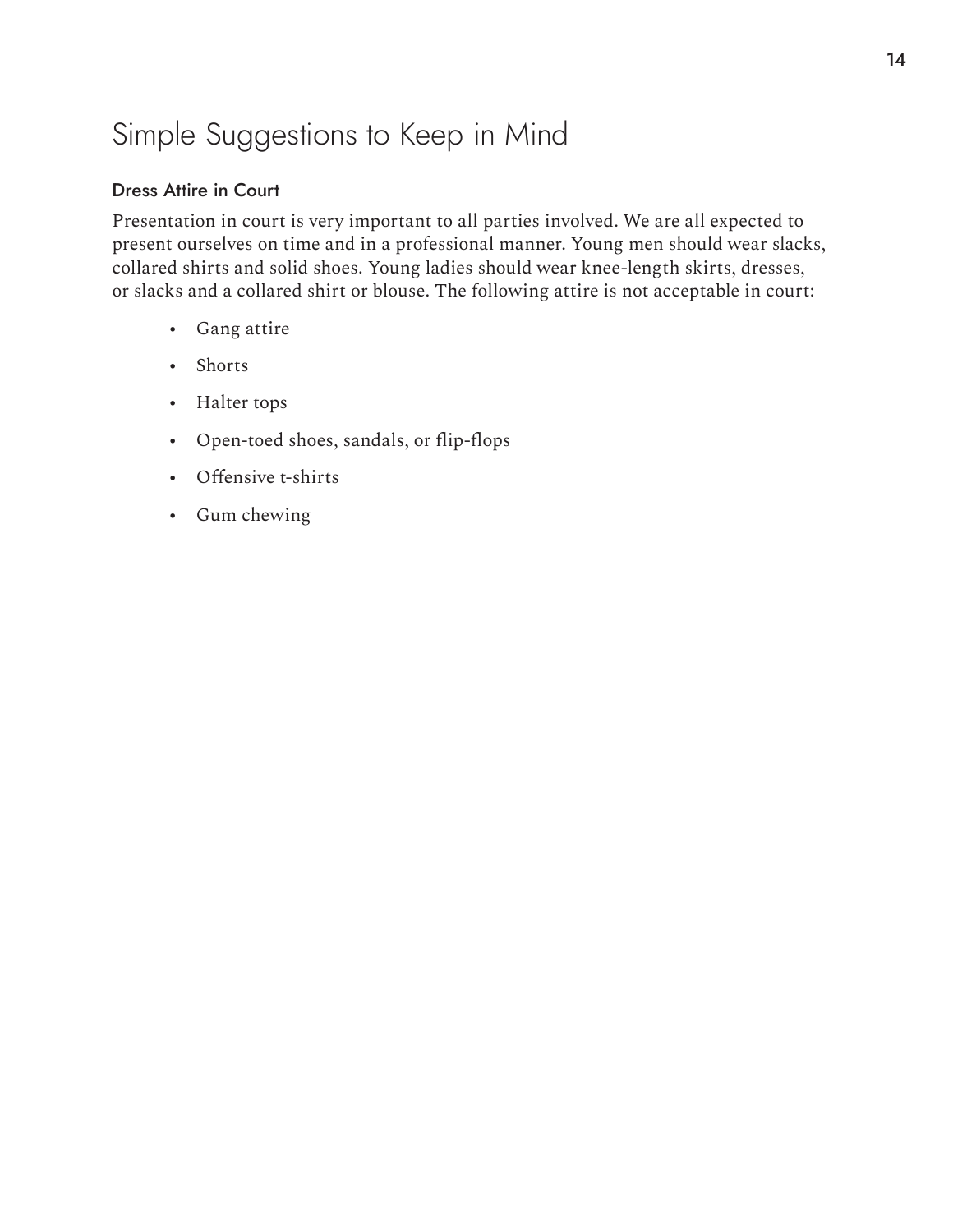

"The best way out is always through."

*—Robert Frost*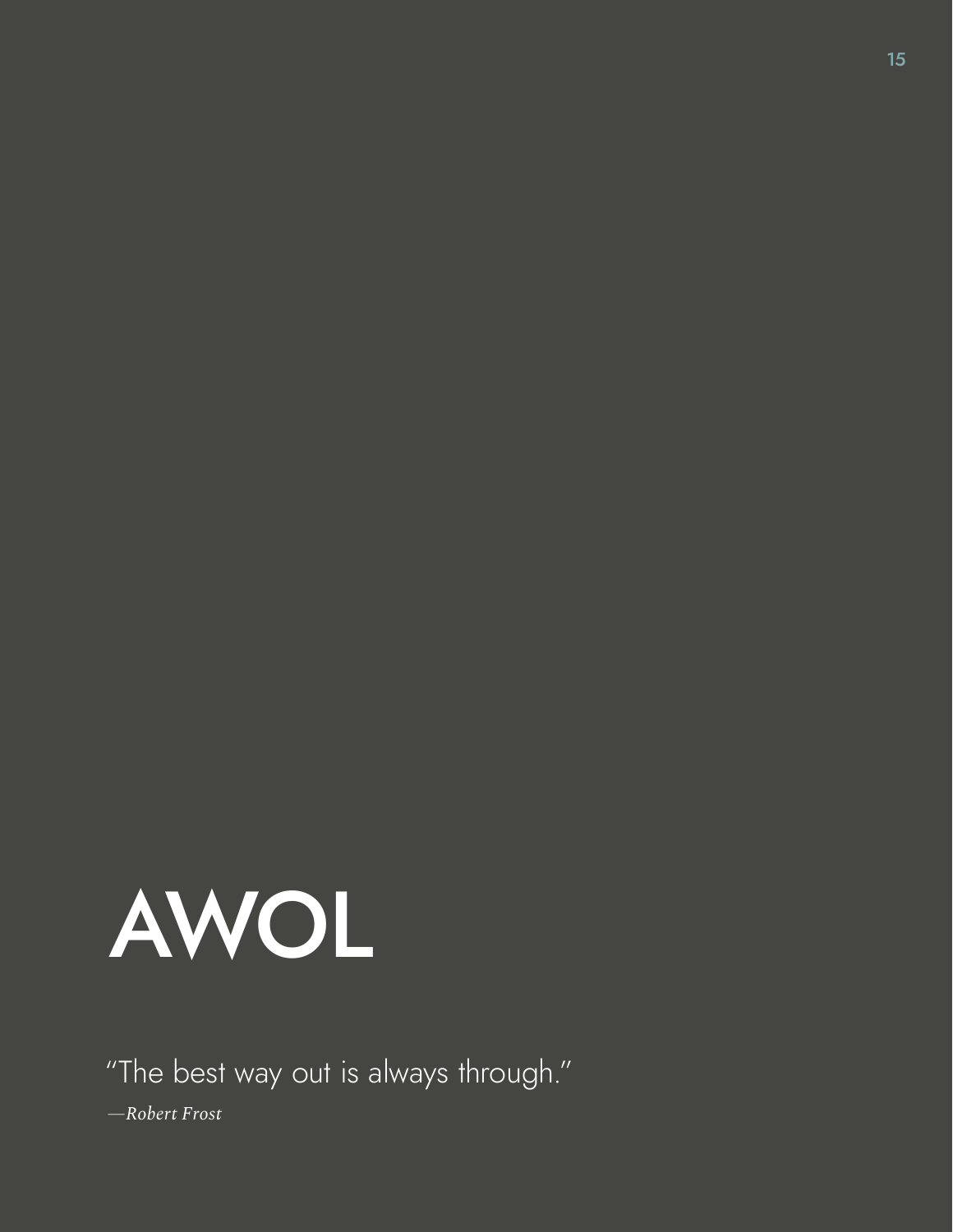## AWOL

## What is  $A W O 12$

AWOL—Absent Without Leave—is when you are somewhere without permission or when a youth runs away from home, school, or placement. This is a direct violation of the Terms and Conditions of Placement that can result in progressive sanctions or escalation to a higher security level.

## What is the Parent's Role?

## Once a parent is aware that their youth is AWOL the following should happen:

- 1. Notify the Case Manager that the youth is AWOL.
- 2. File a missing person's report with the nearest local police station.
- 3. Notify the Case Manager with the missing report file number.
- 4. Keep the Case Manager updated on any new information of the youth's whereabouts (you can face legal problems if you choose to hide your youth).

## What is the Case Manager's Role?

Once the Missing person file number is received the following should happen:

- 1. A petition and a request to apprehend the youth writ is filed with the courts.
- 2. The WEB (Warrant Enforcement Bureau) is notified that the writ is filed.
- 3. The WEB begins its efforts in locating the youth.
- 4. The Case Manager will make weekly contacts to locate the youth that will include but are not limited to:
	- Home visits
	- Letters to the last known address
	- Phone contact to the last known number
	- School visits to the last known school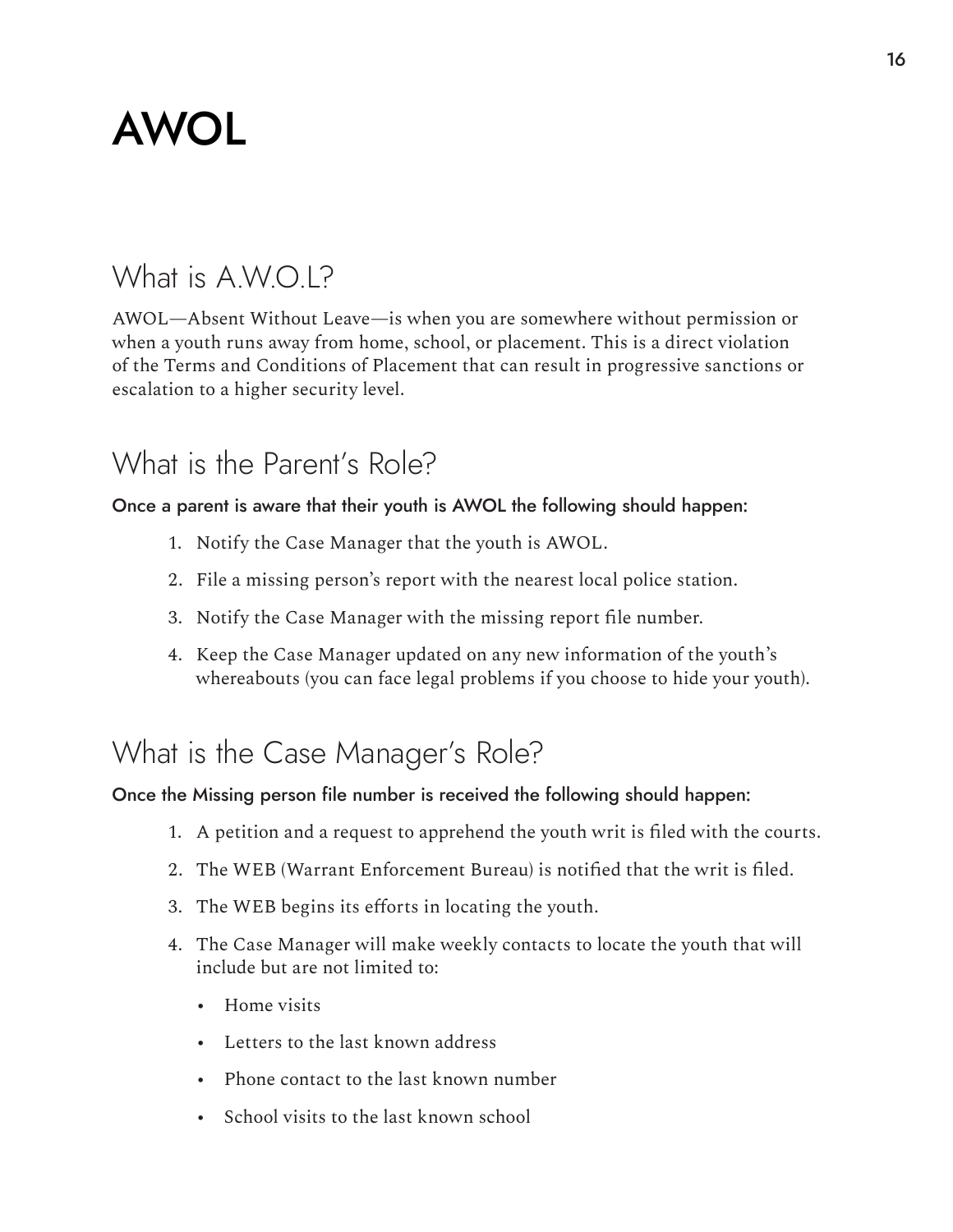5. Once the youth is located the WEB will apprehend the youth and transport them to the Juvenile Detention Facility to await a Preliminary Hearing. This is considered an involuntary apprehension.

## What to do when a youth voluntarily turns themselves in?

The youth must contact their Case Manager who will assist the youth with turning themselves into the Juvenile Detention Facility.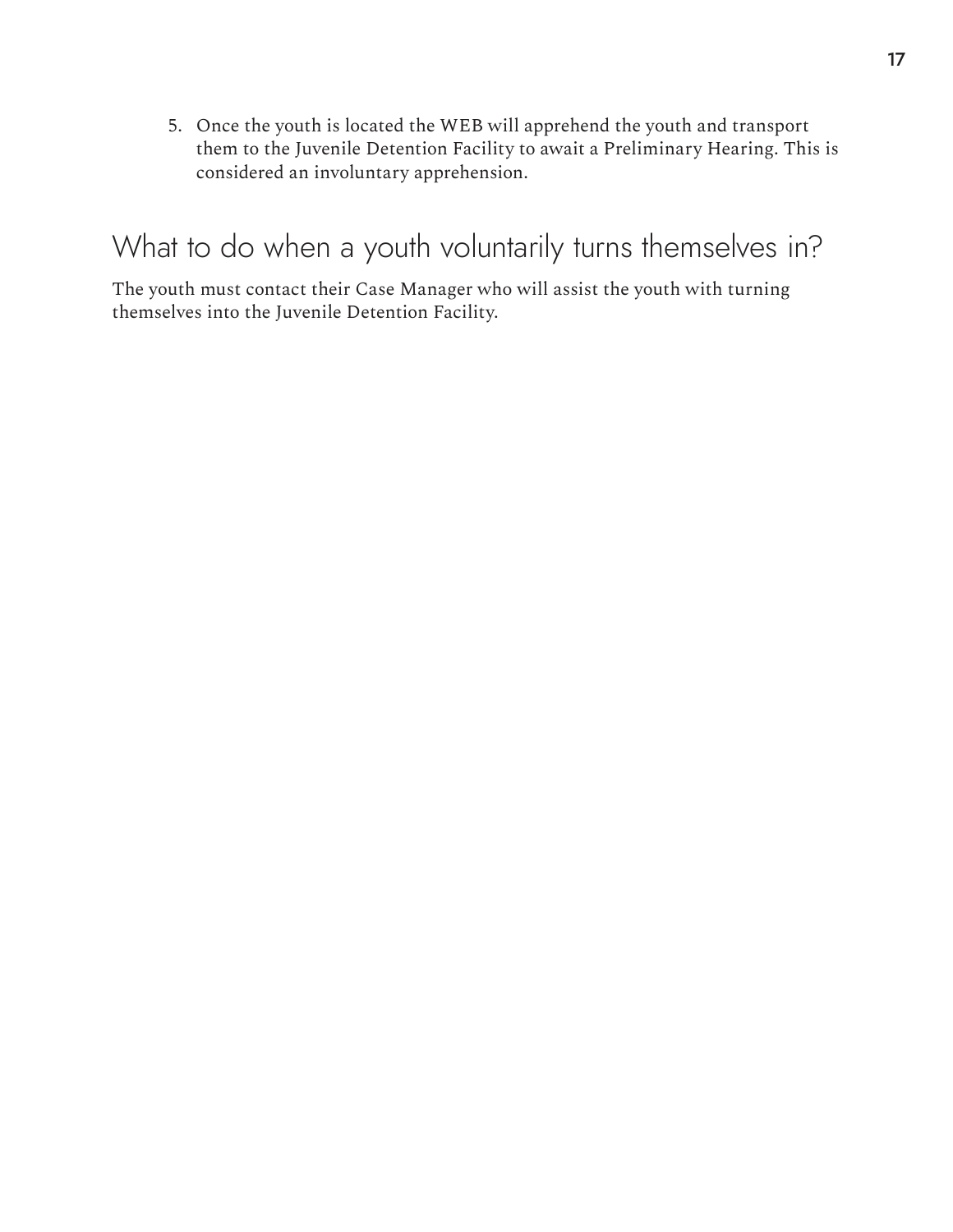# Behavior Management

"Attitude is a little thing that makes a big difference."

*—Winston Churchill*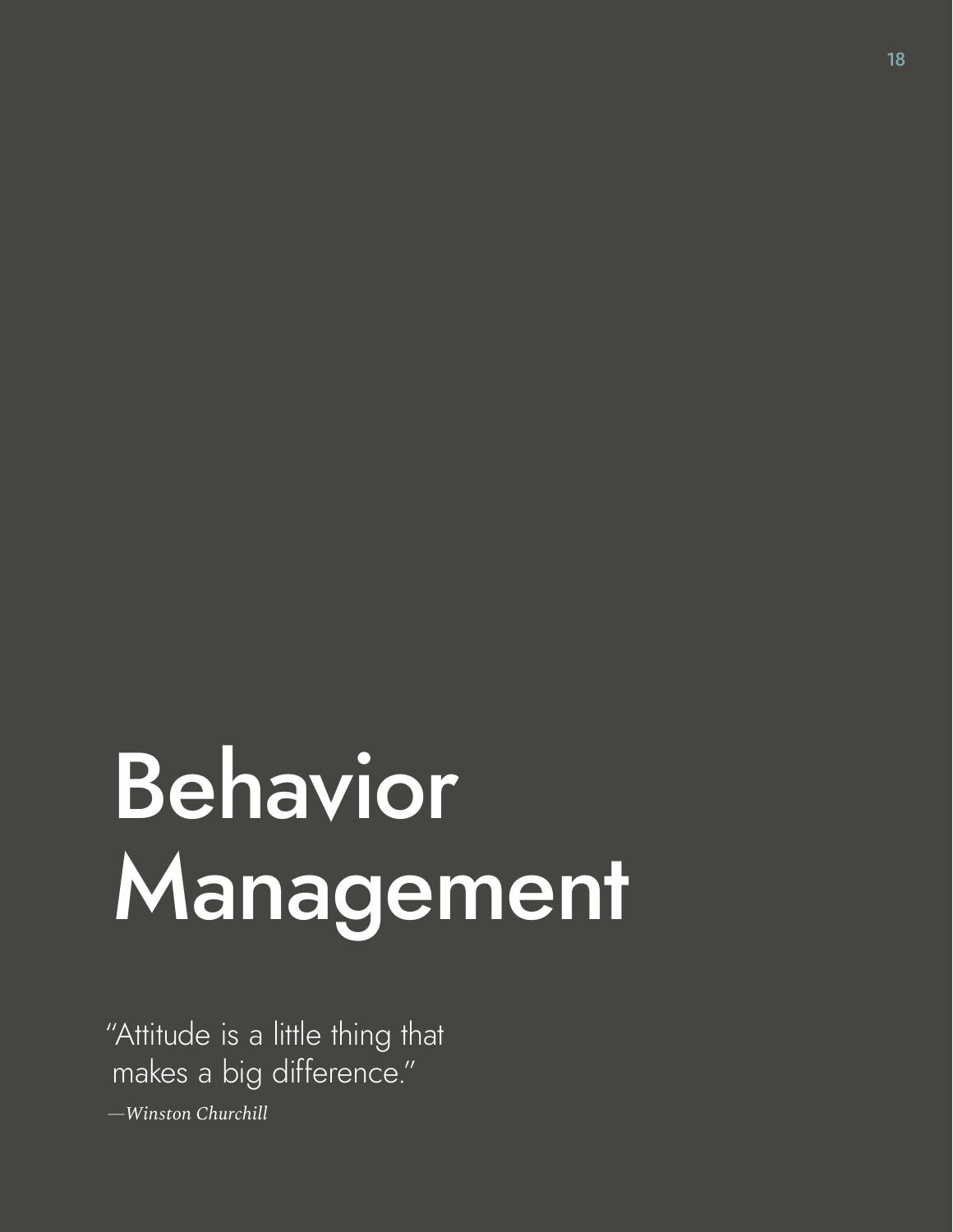# Behavior Management

## InSight Youth and Family Connections's Approach To Behavior Management

InSight's core values state that young people are to be treated with dignity and respect; that they come to our agency with strengths to be developed; that everybody in the organization has a responsibility to help; and that nobody has a right to hurt anyone else, physically or emotionally. These values guide all of our approaches with young people, and are especially applicable in our practice of safe and effective behavior management and techniques.

## It is the policy of InSight Youth and Family Connections to effectively manage serious disturbances/unsafe situations in such a manner as to:

- 1. Maintain the person's self-esteem while carrying out the intervention.
- 2. Protect the person, staff, and any clients from harm.
- 3. Control and de-escalate the episode.
- 4. Provide for the safety and welfare of each individual, consumers, staff, and visitors of this Agency without the use of physical restraint or physical intervention.

Behavior management techniques and positive reinforcements utilized by InSight staff will support the youth's appropriate social behavior, self-control, and the rights of others; foster dignity and self-respect for each youth; and reflect the ages and developmental levels of the youth we serve.

InSight Youth and Family Connections staff uses conflict avoidance and de-escalation techniques that are proactive and positive. InSight staff are required to participate in de-escalation techniques training. Additionally, staff receive a variety of specific trainings including Motivational Interviewing and Restorative Justice.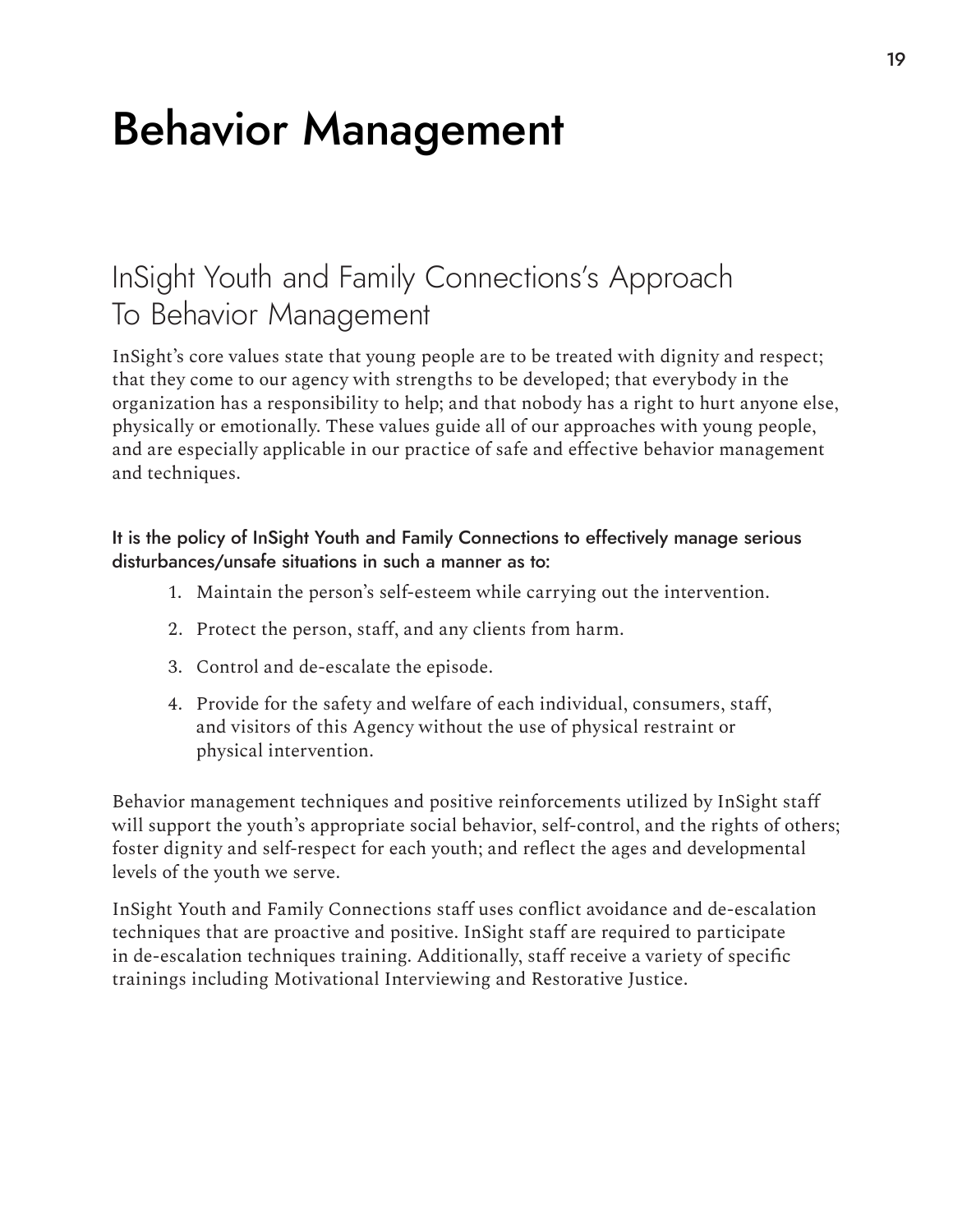Positive behavioral techniques used by InSight Youth and Family Connections staff to promote pro-social behavior include but are not limited to:

- 1. Organization of the physical environment and staffing patterns to reduce factors leading to behavior incidents.
- 2. Video surveillance and monitoring of the waiting room.
- 3. Intervention before behavior becomes disruptive, in the least invasive and least restrictive manner available.
- 4. Emphasis on verbal de-escalation to calm the upset youth.
- 5. Redirection strategies to present the youth with alternative resolution choices.

## Unacceptable Behavior

## The following behaviors by staff, clients and visitors are prohibited:

- 1. Verbal abuse
- 2. Sexual harassing of others
- 3. Fighting
- 4. Damaging or stealing property
- 5. Possession of weapons of any kind
- 6. Harsh, humiliating, cruel, abusive or degrading language
- 7. Possession of drugs and/or alcohol or drug-related items
- 8. Profanity, vulgarity and obscenity
- 9. Harassment and bullying

## Prohibited Behavior Management Techniques

## The following techniques shall not be utilized by any InSight Youth and Family Connections staff:

- 1. Any procedure which is a psychological risk to the youth.
- 2. Any procedure that denies the client's basic needs: food, clothing and shelter.
- 3. Any procedure which utilizes corporal punishment or fear eliciting procedures.
- 4. Any techniques that would violate the dignity and respect of the youth.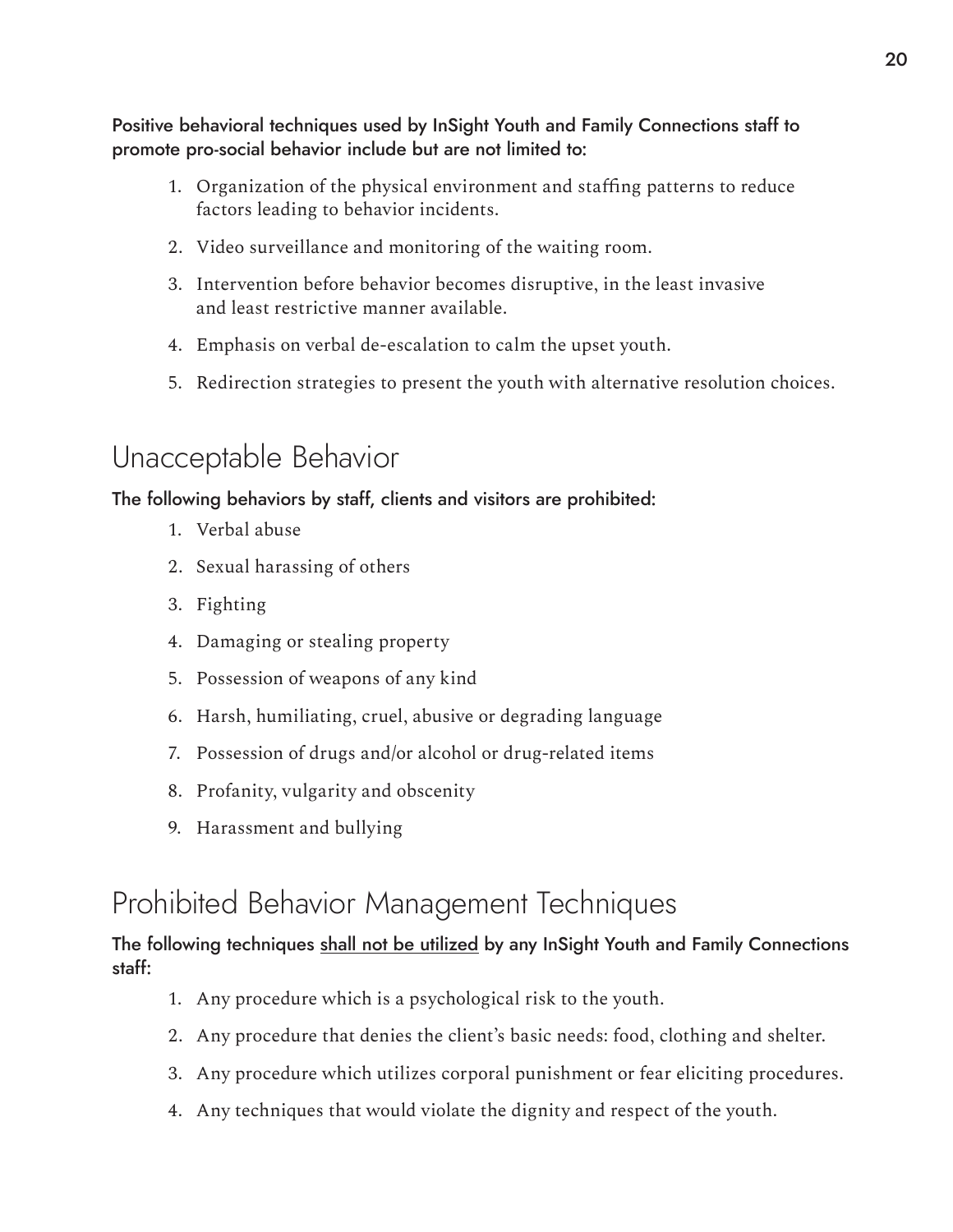Physical intervention is prohibited by Agency Policy. Isolation, locked seclusion, and mechanical restraint are prohibited by InSight Youth and Family Connections Inc.

Every precaution is taken to ensure the care and welfare of our clients and to also maintain the safety and security of other clients and staff. InSight Youth and Family Connections staff must use the least restrictive, safest and most effective methods in managing client behavior. Excessive or inappropriate use of behavior management intervention is strictly prohibited. Restrictive behavior management interventions by clients or untrained staff are also prohibited.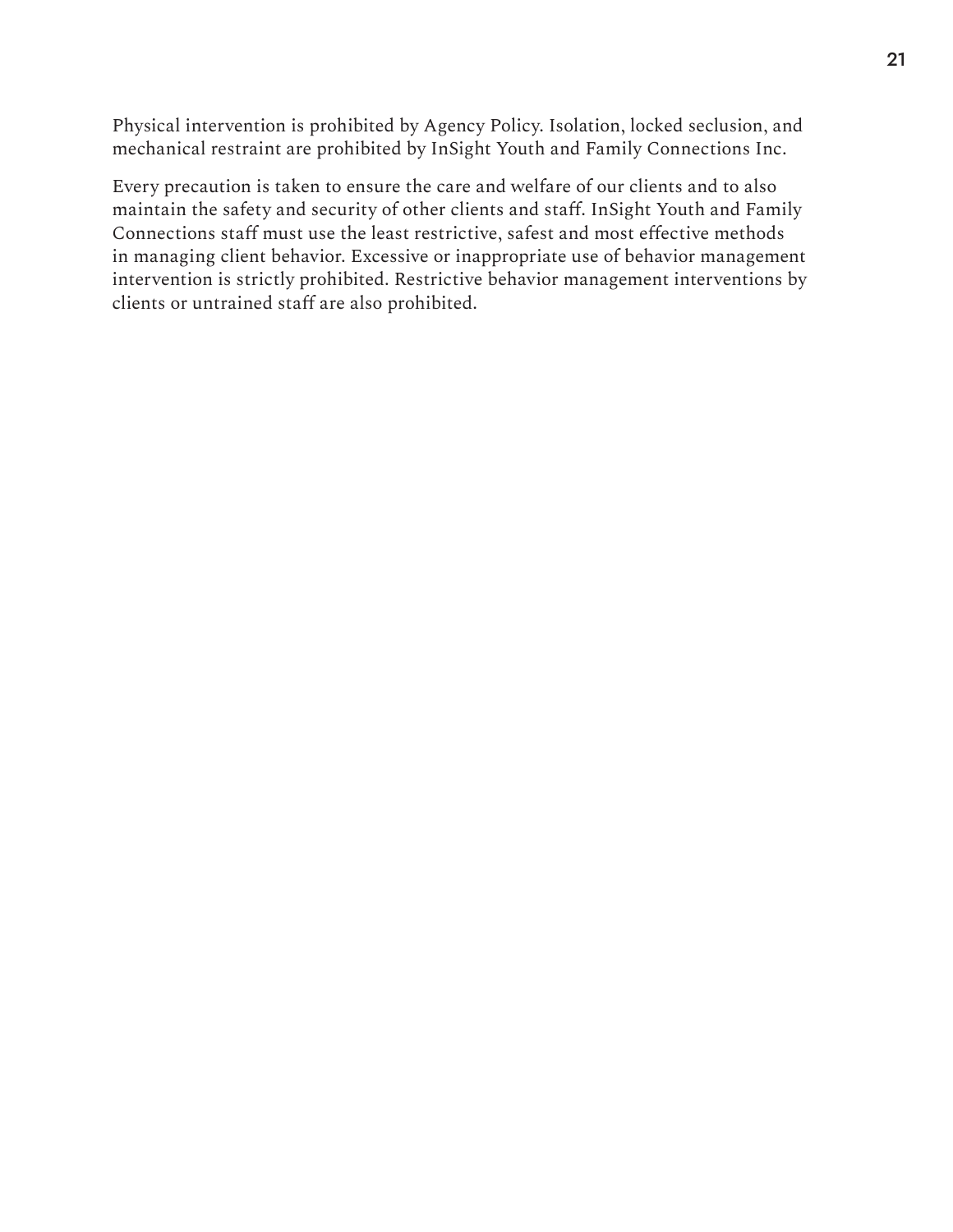## Physical intervention is prohibited by Agency Policy. Isolation, locked seclusion, and mechanical restraint are not used.

It is the policy of InSight Youth and Family Connections to effectively manage serious disturbances/unsafe situations in such a manner as to:

- 1. Maintain the person's self-esteem while carrying out the intervention.
- 2. Protect the person, staff, and any consumers from harm.
- 3. Control and de-escalate the episode.
- 4. Provide for the safety and welfare of each individual, consumers, staff, and visitors of this Agency without the use of physical restraint or physical intervention.

By signing this form, I acknowledge that I have received a copy of the agency's behavior management policy.

| Signature of Youth                                       |
|----------------------------------------------------------|
|                                                          |
| Signature of Parent                                      |
|                                                          |
|                                                          |
| Signature of InSight Youth and Family Connections Worker |
|                                                          |
| Date                                                     |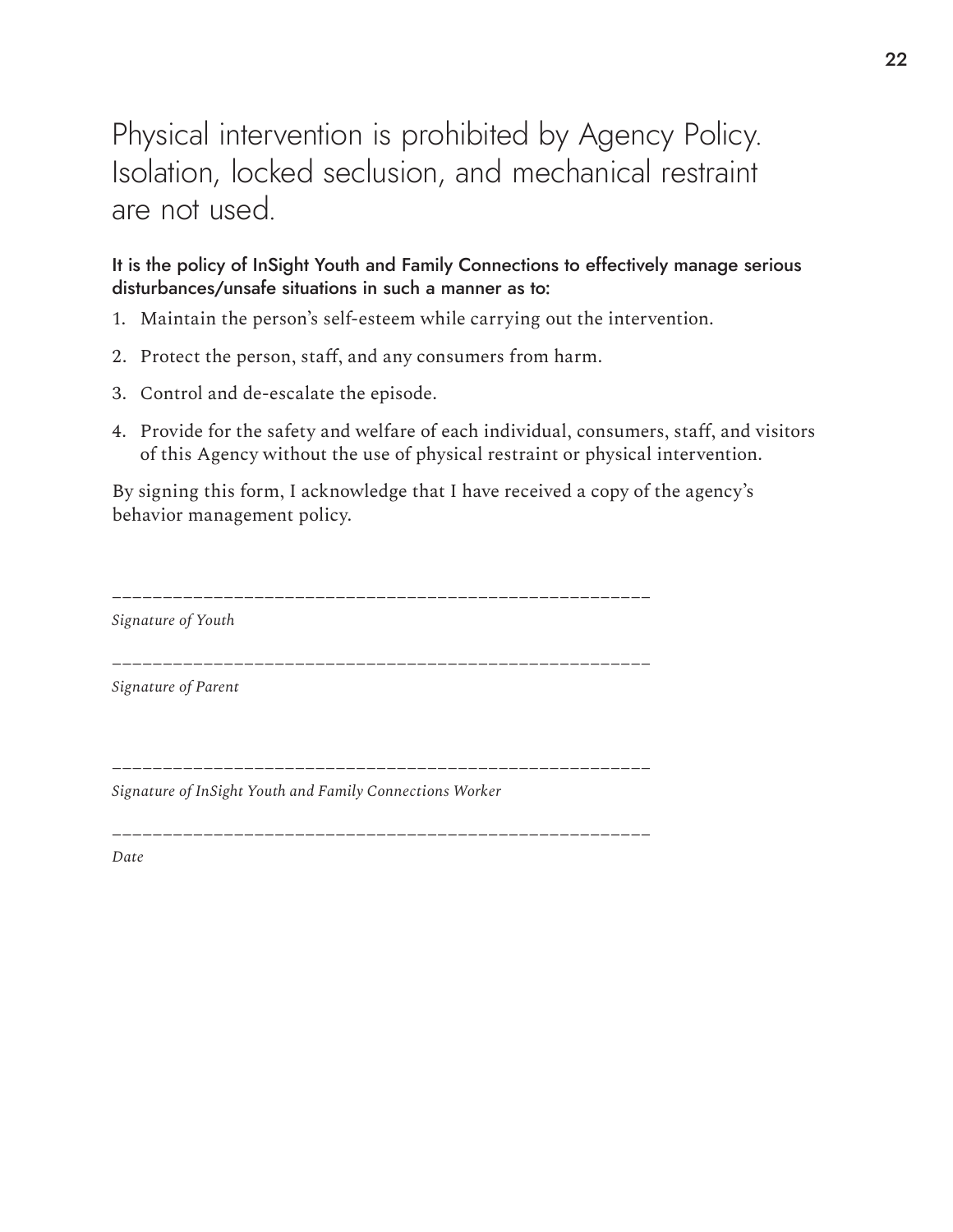# Your Rights

"You can't fight for your rights if you don't know what they are."

*—John Roberts*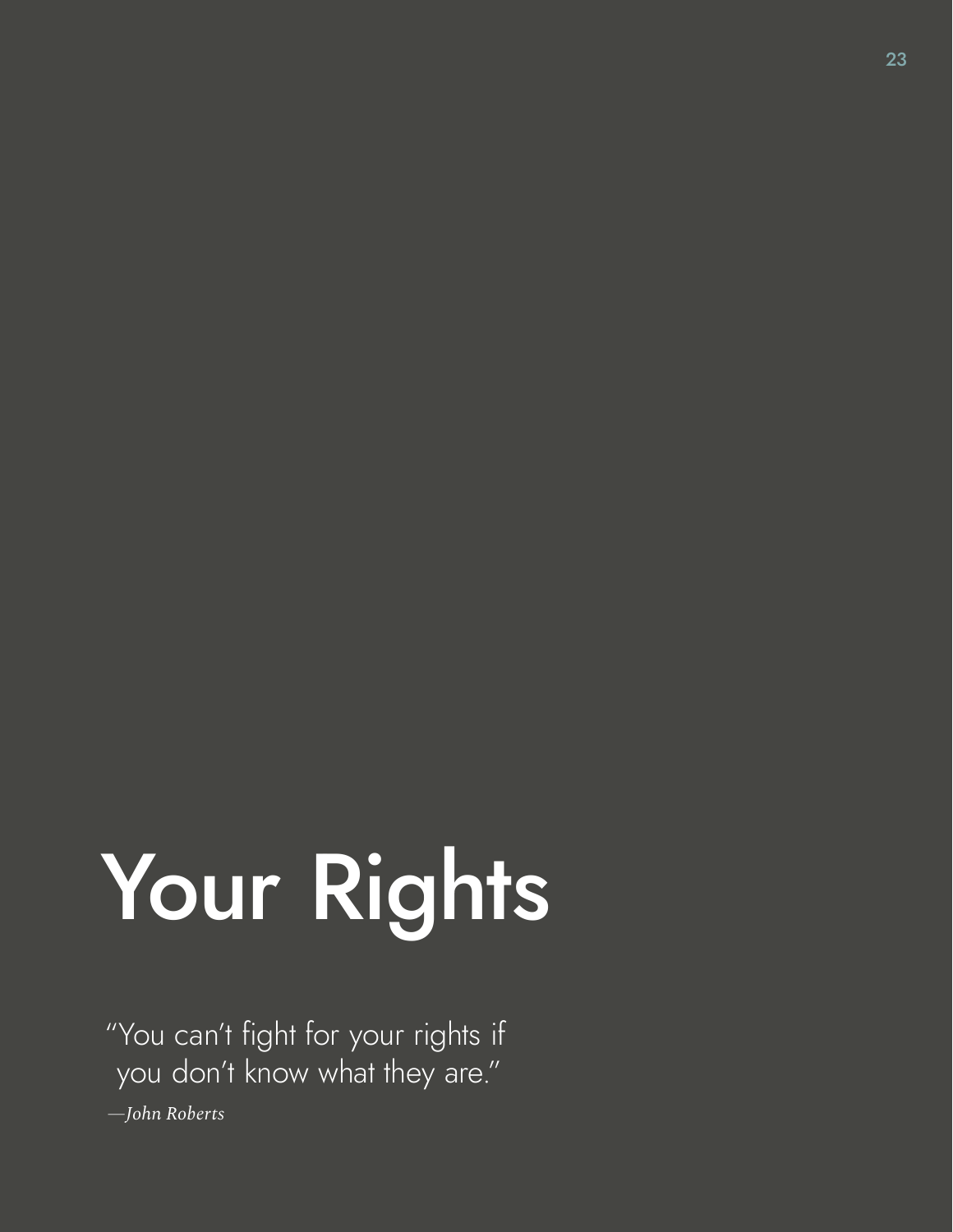# Your Rights

InSight staff will respect the rights of the clients and ensure that they are fully informed of their rights, responsibilities, and how to report if they feel that their rights have been violated. The process of reporting must be confidential and free from retaliation in any form.

## Clients' Rights

- A. All clients have the right to equal access to services and impartial treatment without discrimination by race, religion, sex, sexual orientation, gender identity, ethnicity, age, or handicap.
- B. Care and treatment will recognize and respect the personal dignity of the client.
- C. All clients have the right to every consideration of their privacy and individuality as it relates to their social, religion, legal status, and psychological well-being.
- D. All clients have the right to individualized care including:
	- 1. The right to a Plan of Care determined by clinical assessment and available to the client.
	- 2. The right to review portions of their record that were developed by InSight Youth and Family Connections, provided that this disclosure does not violate the confidentiality of family members or other individuals whose contacts may be contained in the record.
		- Record review will be done with a client by the Director of Operations and other staff, as the Director of Operations deems appropriate.
		- How the record is reviewed with the client will be determined by the Director of Operations. This determination will be made based upon the nature of the material to be reviewed and the status of the client.
		- A record review may range from sharing of actual material to a verbal review by the Director of Operations or a Supervisor.
	- 3. The right to insert a statement into their own record about their problems,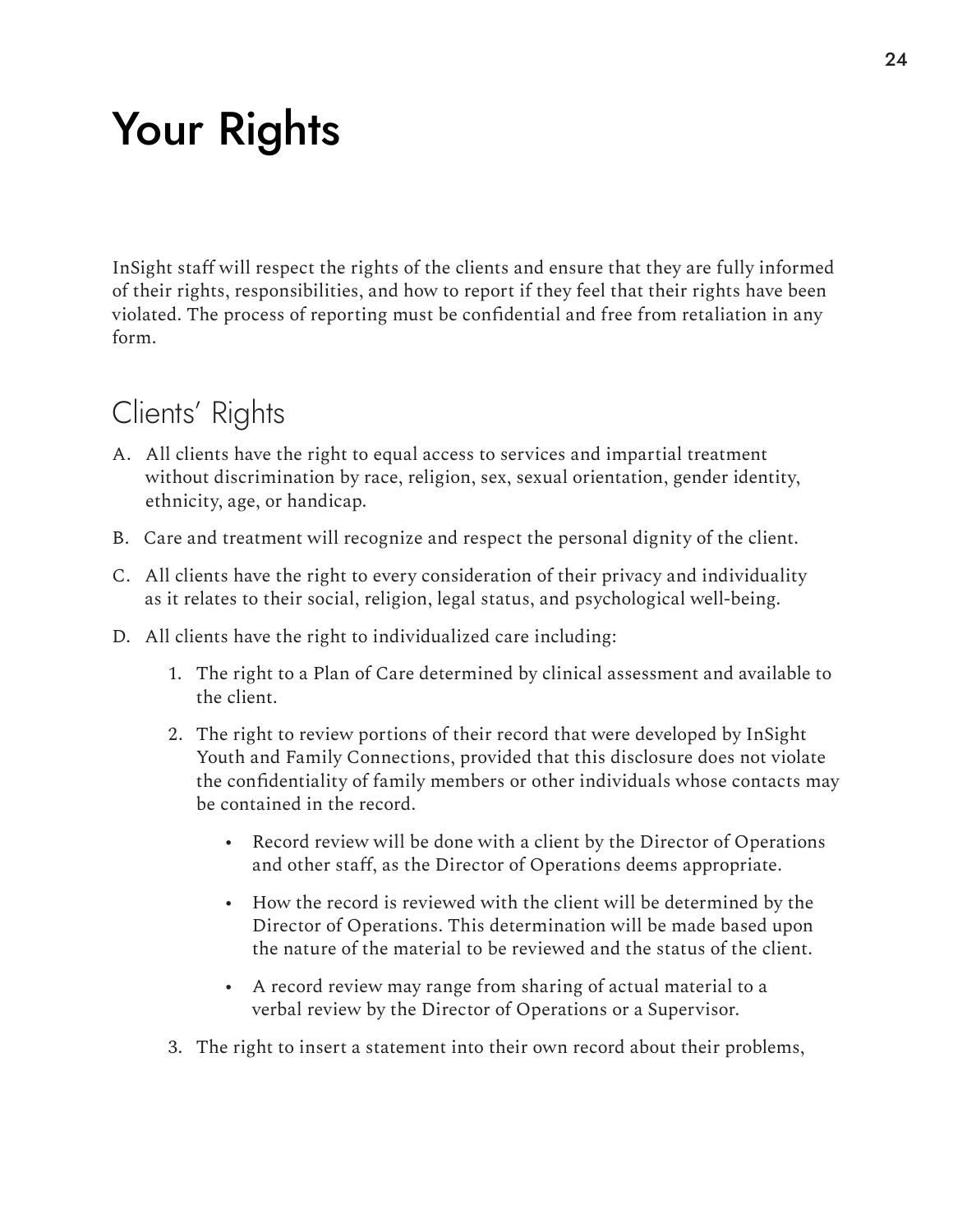services they are receiving, or services they may wish to receive. InSight may respond to these statements, and if so they must inform the youth and family of those added responses.

- 4. The right to an individualized Plan Of Care that includes active participation of the youth and their family. InSight defines a family as "Individuals with identified bonds to the youth reflective of supportive, nurturing, positive and caring relationships that can be cultivated to assist the youth in achieving success." It will be reviewed periodically, and implemented and supervised by competent and qualified staff.
- 5. The right to treatment provided in the least restrictive setting.
- 6. The right to confidentiality of communications between the client and staff. If staff has to breach the confidentiality they are to inform the client.
- 7. The right that information recorded in the client's file will be the responsibility of all employees of InSight Youth and Family Connections.
- 8. The right to complete and current information regarding security level, risk level, diagnosis, and prognosis in understandable terms and language.
- 9. The right to know by name and specialty the employee(s) responsible for the coordination and implementation of their Plan Of Care.
- 10. The right to respectfulness and privacy as it relates to case discussion, consultation, examination, and treatment because these are confidential and should be conducted discreetly.
- 11. The right to expect a reasonable continuity of care and treatment.
- E. All youth receiving services from InSight Youth and Family Connections through out-of-home care have the right to:
	- 1. Enjoy freedom of thought, conscience, and religion.
	- 2. Reasonable enjoyment of privacy.
	- 3. Have their opinion heard and be included, to the greatest extent possible, when any decisions are being made affecting their life.
	- 4. Receive appropriate and reasonable adult guidance, support, and supervision.
	- 5. Freedom from physical abuse and inhumane treatment.
	- 6. Protection from all forms of sexual exploitation.
	- 7. Adequate and appropriate medical care.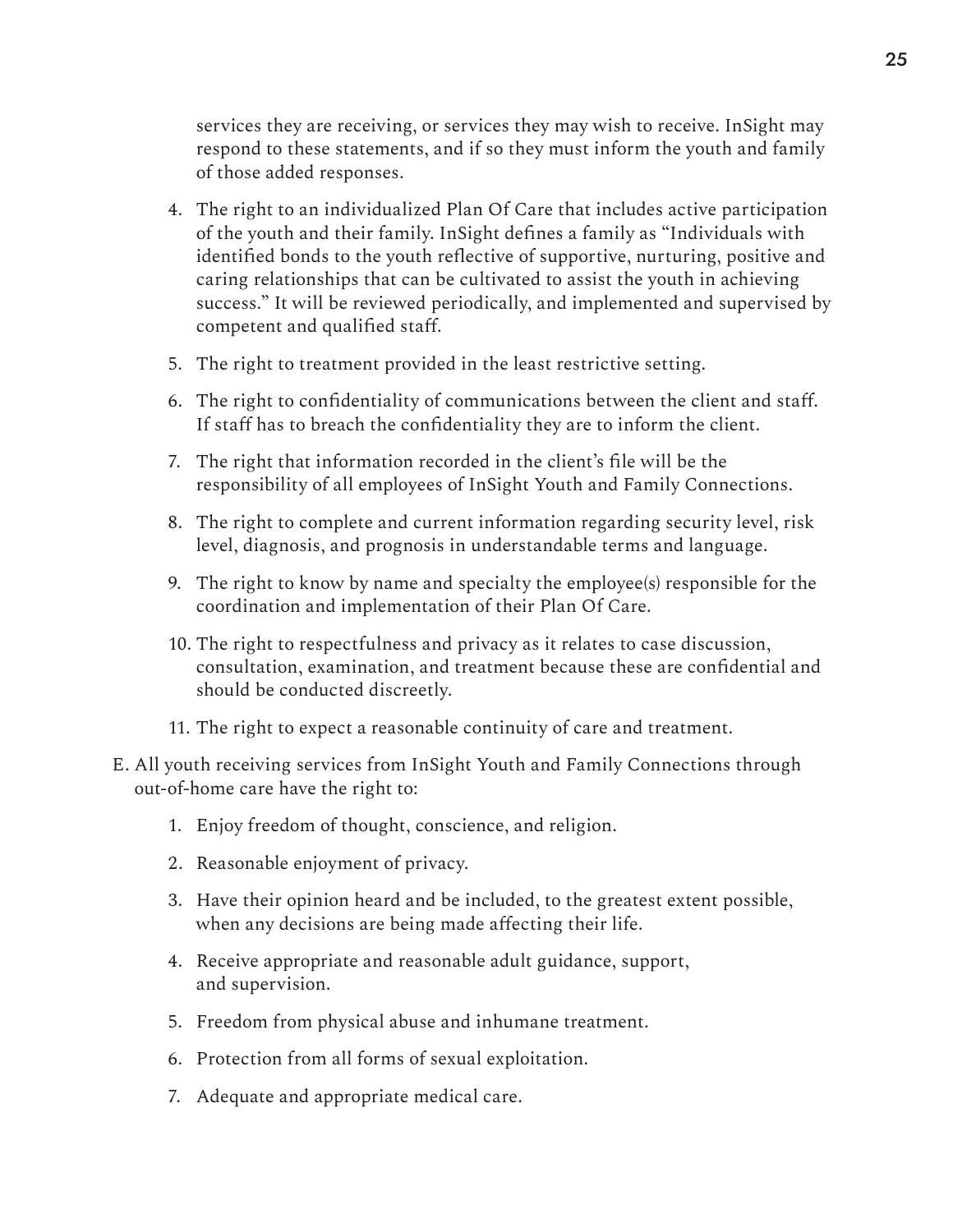- 8. Adequate and appropriate food, clothing, and housing.
- 9. Possession of their own money and personal property in accordance with their service plan.
- 10. Clean and safe surroundings.
- 11. Participation in an appropriate educational program.
- 12. Communication with family, friends, and "significant others" in accordance with their service plan. Communication includes visitation, telephone conversations, sending and receiving mail. Restrictions on communication necessitated by clinical indications will be continuously evaluated. Such restrictions will be explained to the youth and their parent/guardian.
- 13. Learn to fulfill appropriate responsibilities to him or her and to others.
- F. The client shall not be required to work for the benefit of InSight Youth and Family Connections; however, in the case of out-of-home care the youth can be required to perform tasks of a personal housekeeping nature without compensation.
- G. All clients and their parent/guardian (in the case of minor clients) shall be informed about:
	- 1. The above-listed rights. In addition, notification of the existence of a Client Rights policy and the availability of that policy shall be posted throughout the organization in strategic locations accessible and visible to clients.
	- 2. The nature of the care, procedures, and treatment they will receive including the rules and regulations of the program.
	- 3. Signed consent for the use of audio/visual equipment and participation in research projects.
	- 4. Discharge plans.
	- 5. After-care plans.
	- 6. The right to initiate a complaint or a grievance and the procedure therefore.
- H. All clients shall have the right to a review if they believe any of the above rights have been violated. Notification of a complaint/grievance shall be given to the Director of Operations.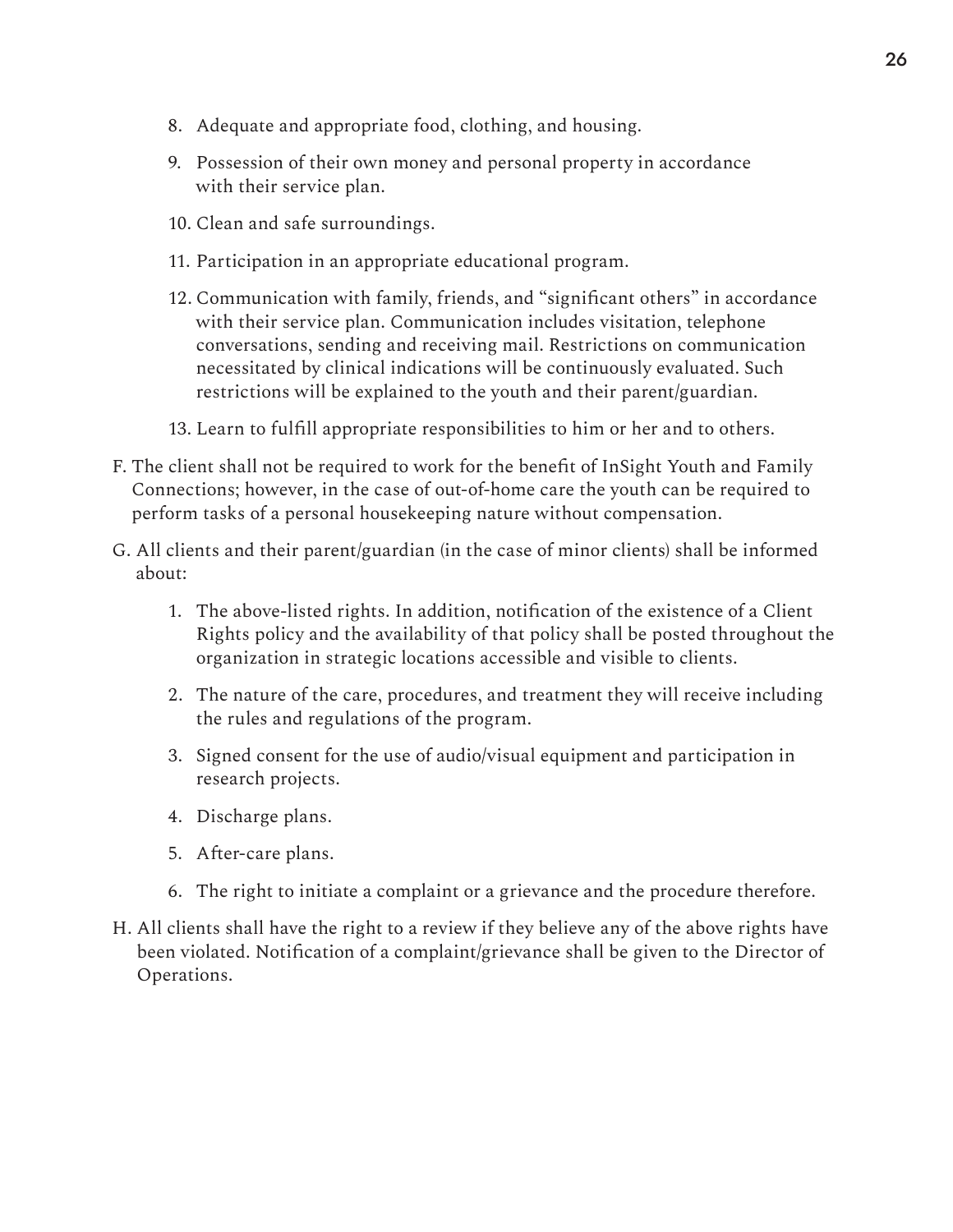## **Confidentiality**

InSight Youth and Family Connections staff shall have a primary obligation to respect the confidentiality of information obtained about a client and their family in the course of evaluation and treatment. Staff should reveal such information for professional purposes only, and only to persons clearly associated with the administration of treatment for the client and family. This guideline shall serve to apply to all clients and their families throughout their formal involvement with InSight Youth and Family Connections, including after-care services.

### The following measures are implement to ensure protection of sensitive materials:

- Files are kept in a secure place that is accessible only to InSight staff for professional purposes.
- InSight staff who presents information obtained during the course of evaluation and/or in professional work such as lectures, writings or other public forums obtain adequate consent to do so or shall adequately disguise all identifying information. Requests by researchers to have access to case files must be reviewed by the Executive Director for approval.
- Staff adhere to these guidelines regarding confidentiality except (1) in those unusual circumstances in which not to do so would violate the law (i.e. obligation to report abuse or neglect incidents), (2) would result in clear an imminent danger to the client or to others, or (3) within conditions specifically set forth in Public Act 330.1748, as amended, of the Michigan Mental Health Code. Clients shall be informed of these limits of confidentiality at the initial stage of each treatment program.
- Access to client records by auditing, contracting, licensing and accrediting personnel is permitted only for the purpose of quality assurance. To protect the confidentiality of specific clients, case numbers are used as identifiers in evaluating specific cases.
- The computerized information system is maintained on computers that are owned and managed by staff of InSight Youth and Family Connections. This system utilizes the following procedures to assure confidentiality:
	- 1. All information related to a specific client is coded by case number.
	- 2. Reports in which youth names appear are provided only to the InSight staff that needs to know that information, e.g., treatment team, program administrators.
	- 3. Information produced for the purpose of program evaluation is aggregated at a group level, eliminating the need to identify individual clients.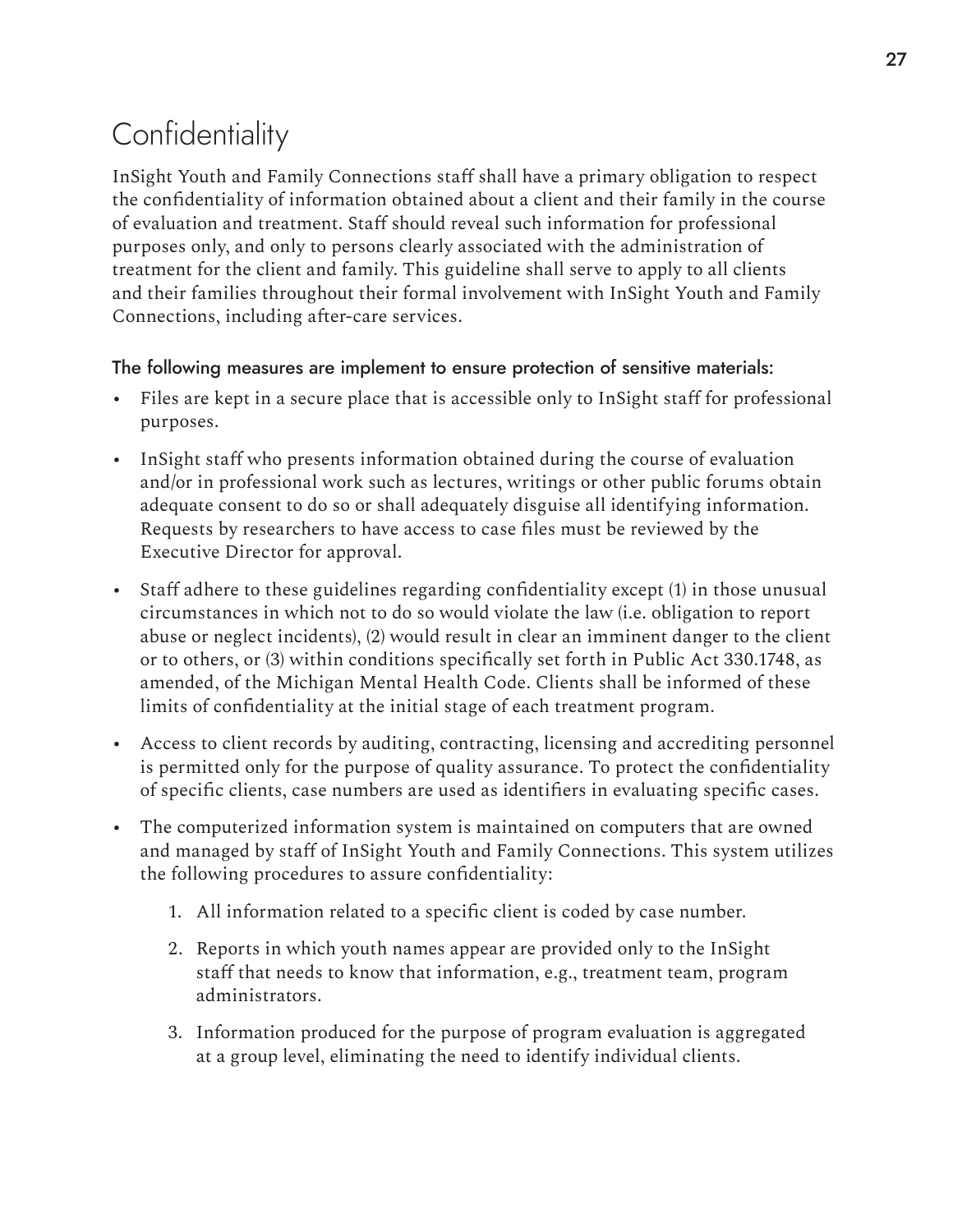- 4. The computerized information system is accessible only by password; authorized staff knows the password, thus allowing access to the system. After a client is formally terminated from the care of InSight Youth and Family Connections, staff should reveal such information under the following conditions: Information is revealed only with written consent of the former client *(if former client is not legally a minor).*
	- Information is revealed only to those parties specified by the former client or their parent, guardian or others standing in loco parentis.
	- Only information generated by InSight Youth and Family Connections may be released by InSight Youth and Family Connections. Information generated by another organization must be released by that organization.
	- Only the specific information which is requested should be revealed.
	- When confidential information is released, the agency/individual will be informed of the confidential nature of the material and the agency's/ individual's obligation to abide by the standards of client confidentiality as outlined in applicable state and/or federal statutes.
	- Prior to the release of information concerning any client, the Release of Information form must be completed and signed by the former youth, parent/guardian or legal representative.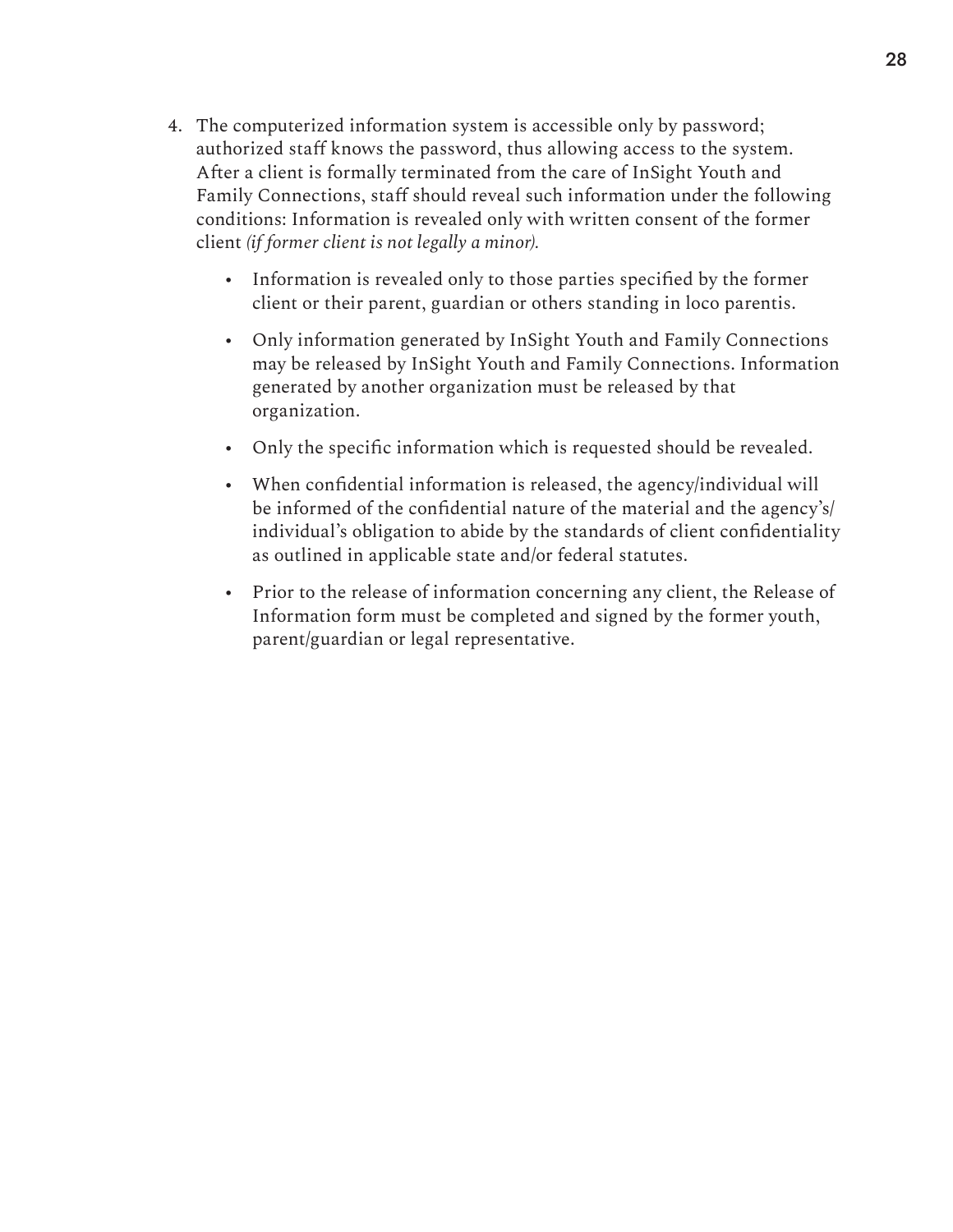## Authorization to Release Information Form

| Client's Name                                                                                                                                                                                                                                                                             |                                                        |
|-------------------------------------------------------------------------------------------------------------------------------------------------------------------------------------------------------------------------------------------------------------------------------------------|--------------------------------------------------------|
| -------------------------<br>Agency's Name                                                                                                                                                                                                                                                | ------------------------------- to release information |
| contained in my client records to the individual(s) or organization(s) specified below,<br>and only under the conditions below:                                                                                                                                                           |                                                        |
| 1) Name of person(s) or organization(s) to whom disclosure is to be made:                                                                                                                                                                                                                 |                                                        |
|                                                                                                                                                                                                                                                                                           |                                                        |
| 2) Specific type of information to be disclosed:<br>Medical-physicals, blood work and medications prescribed                                                                                                                                                                              |                                                        |
| 3) Information will be disclosed by:                                                                                                                                                                                                                                                      |                                                        |
| 4) The purpose and need for such disclosure:                                                                                                                                                                                                                                              |                                                        |
| <b>Treatment Planning Services</b>                                                                                                                                                                                                                                                        |                                                        |
| 5) This consent is subject to revocation at any time, except in those circumstances in<br>which the Program has taken certain actions on the understanding that the consent<br>will continue unrevoked until the purpose for which the consent was given shall<br>have been accomplished. |                                                        |
| 6) With expressed revocation, this consent expires when a ninety (90) day period from<br>the date of the signature below elapses.                                                                                                                                                         |                                                        |
| 7) A copy of this informed consent will be given to the above client or parent/legal<br>guardian with the original to be placed with the case record.                                                                                                                                     |                                                        |
|                                                                                                                                                                                                                                                                                           |                                                        |

8) This authorization may be revoked in writing by the undersigned at any time except to the extent that the action has already been taken.

| Client Signature:      | Date: |
|------------------------|-------|
| Parent/Legal Guardian: | Date: |
| Witness Signature:     | Date: |

This information has been disclosed to you from records whose confidentiality is protected by the Federal Law. Federal regulations (42CPR, Part 2) prohibit you from making any further disclosure of it without specific written consent of the person to who it pertains, or as otherwise permitted by such regulations. A general authorization for the release of medical or other information is NOT sufficient for this.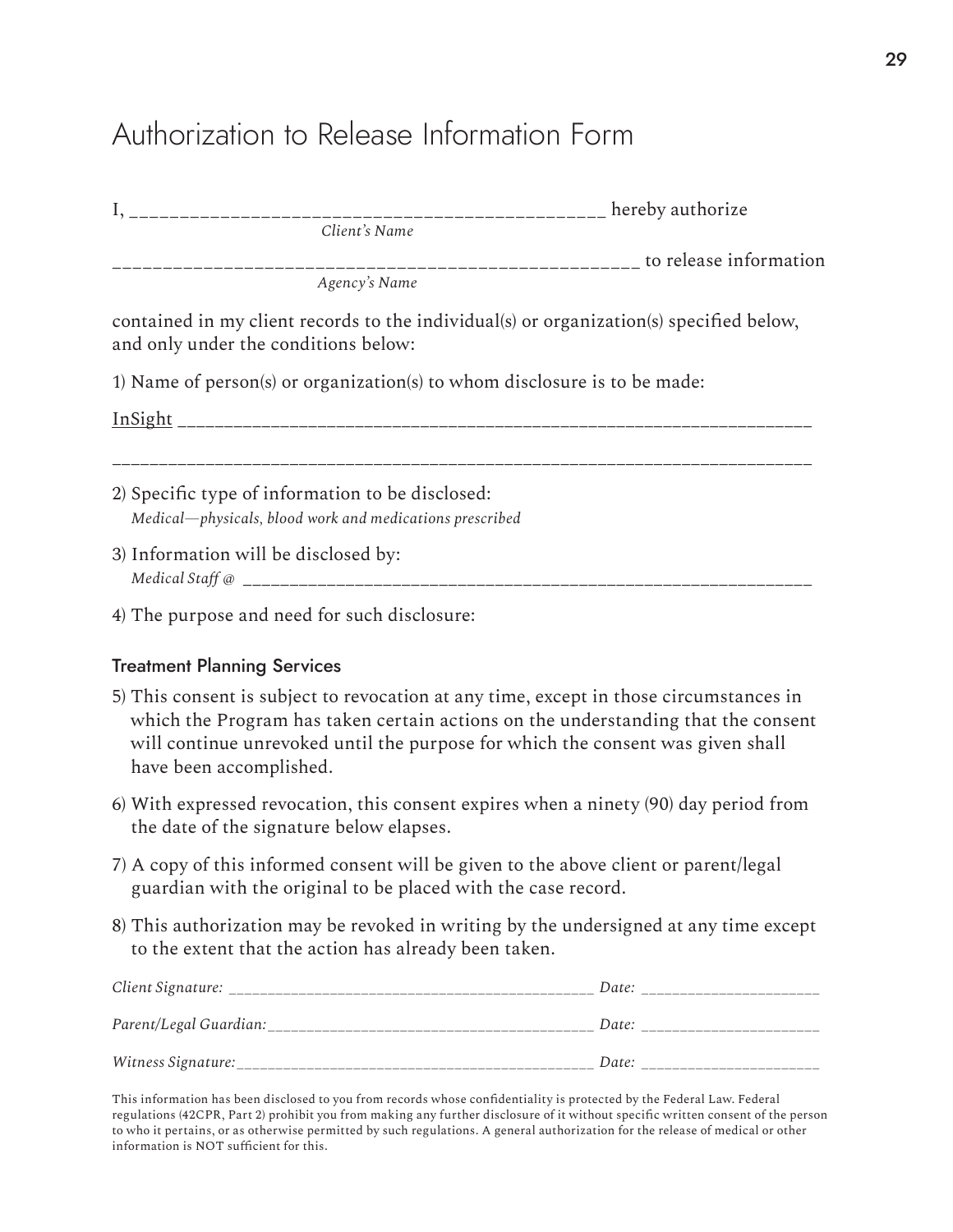## Authorization to Release Information Form

| Youth's Name                                                                                                                                                                                                                                                                              |
|-------------------------------------------------------------------------------------------------------------------------------------------------------------------------------------------------------------------------------------------------------------------------------------------|
| ---------------------------- to release information<br>Agency's Name                                                                                                                                                                                                                      |
| contained in my client records to the individual(s) or organization(s) specified below,<br>and only under the conditions below:                                                                                                                                                           |
| 1) Name of person(s) or organization(s) to whom disclosure is to be made:                                                                                                                                                                                                                 |
|                                                                                                                                                                                                                                                                                           |
|                                                                                                                                                                                                                                                                                           |
| 2) Specific type of information to be disclosed:<br>Educational Records-IEPC, attendance records, report cards and disciplinary records                                                                                                                                                   |
| 3) Information will be disclosed by:                                                                                                                                                                                                                                                      |
| 4) The purpose and need for such disclosure:                                                                                                                                                                                                                                              |
| <b>Treatment Planning Services</b>                                                                                                                                                                                                                                                        |
| 5) This consent is subject to revocation at any time, except in those circumstances in<br>which the Program has taken certain actions on the understanding that the consent<br>will continue unrevoked until the purpose for which the consent was given shall<br>have been accomplished. |
| 6) With expressed revocation, this consent expires when a ninety (90) day period from<br>the date of the signature below elapses.                                                                                                                                                         |
| 7) A copy of this informed consent will be given to the above client or parent/legal<br>guardian with the original to be placed with the case record.                                                                                                                                     |
| 8) This authorization may be revoked in writing by the undersigned at any time except<br>to the extent that the action has already been taken.                                                                                                                                            |
| Youth Signature:<br>Date:                                                                                                                                                                                                                                                                 |

| Youth Signature:       | Date: |  |
|------------------------|-------|--|
| Parent/Legal Guardian: | Date: |  |
| Witness Signature:     | Date: |  |

This information has been disclosed to you from records whose confidentiality is protected by the Federal Law. Federal regulations (42CPR, Part 2) prohibit you from making any further disclosure of it without specific written consent of the person to who it pertains, or as otherwise permitted by such regulations. A general authorization for the release of medical or other information is NOT sufficient for this.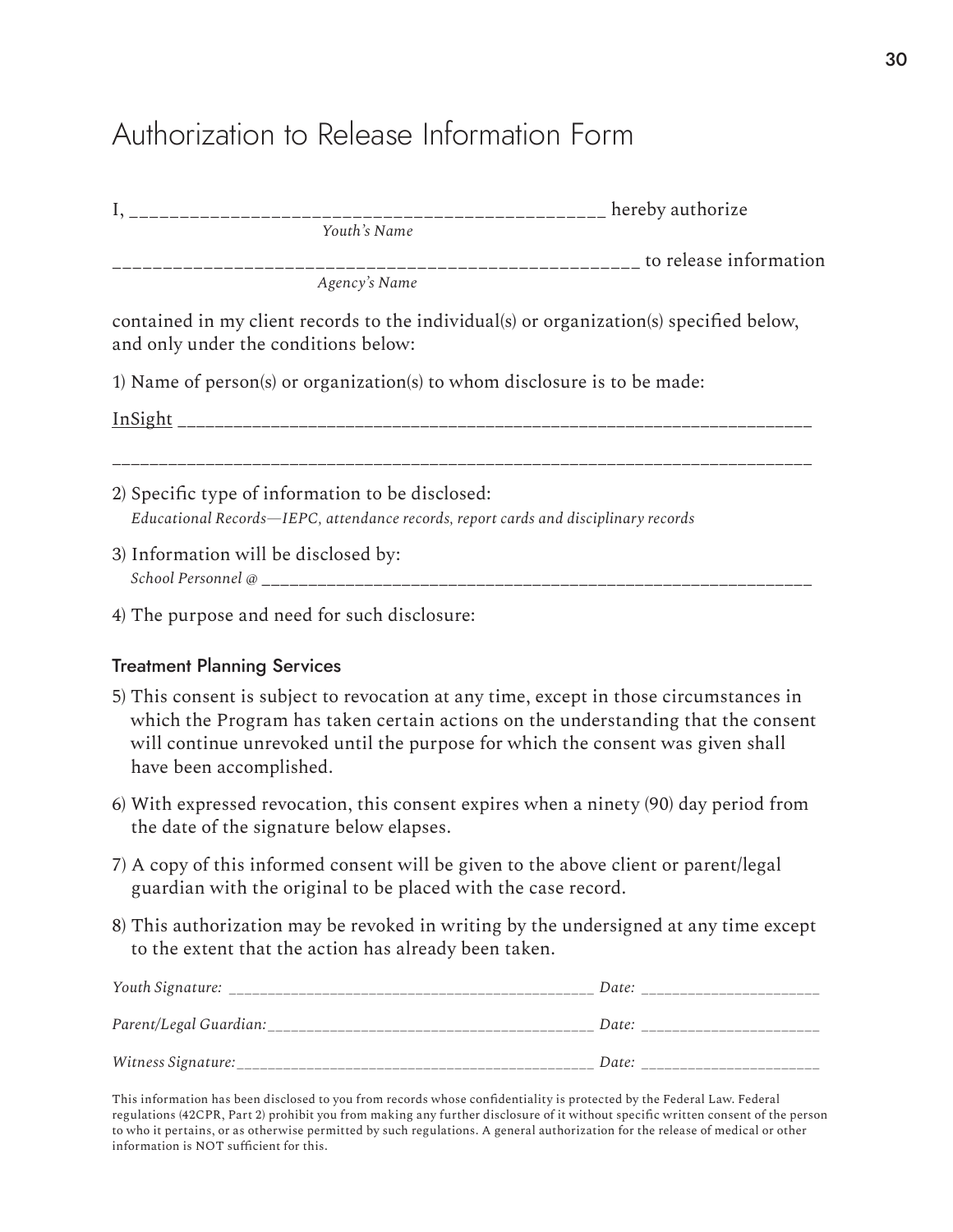## Recipient Rights & Confidentiality

## Signature Page

I have received a copy of InSight Youth and Family Connections's Client Rights and Confidentiality Policy.

| Date |
|------|
|      |
|      |
|      |
| Date |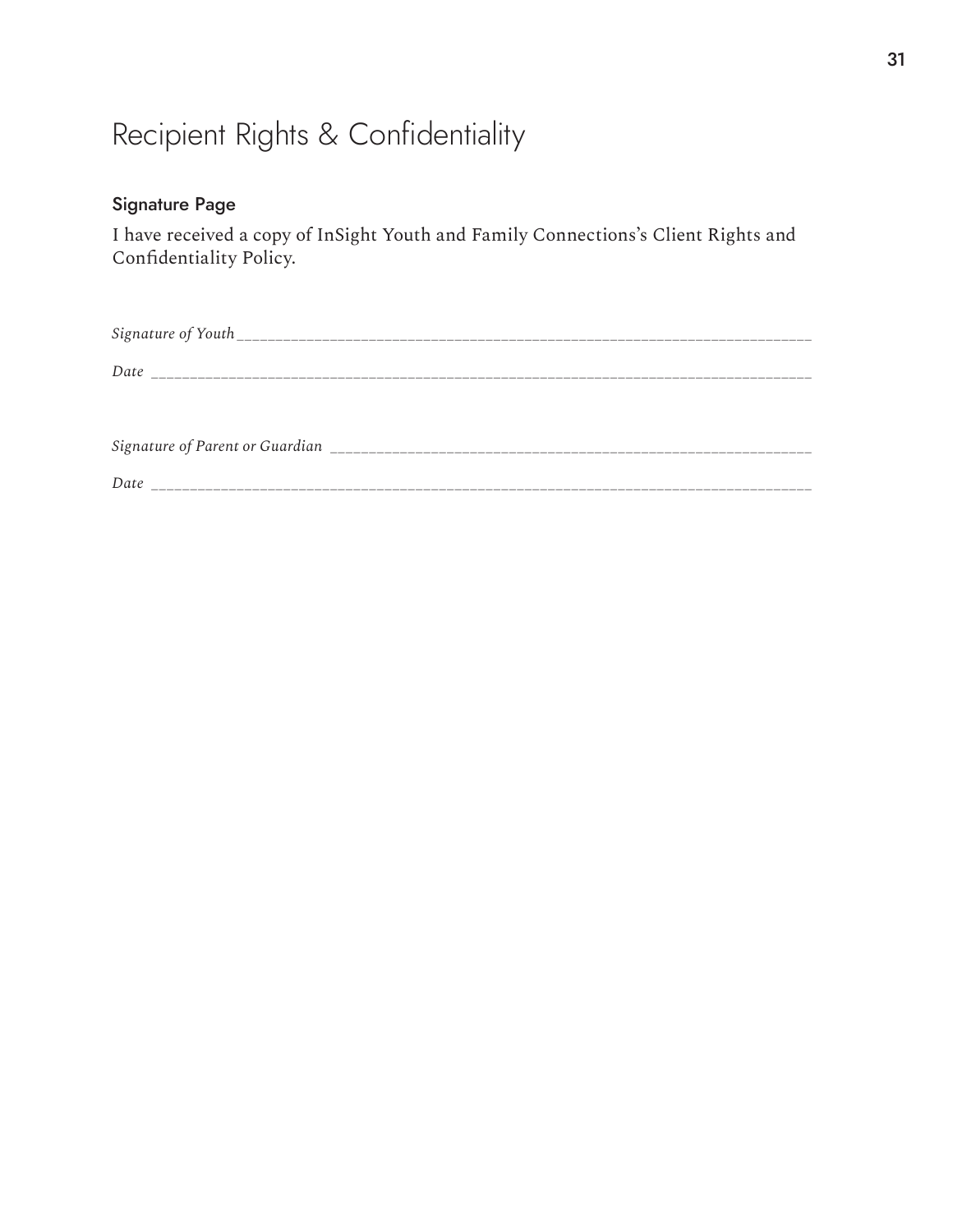## Client / Parent Grievance /Complaint Procedure

Youth and their parent/guardian have the right to ask questions regarding the services they are receiving. They also have the right to have their concerns about services received or not received addressed in a timely manner by the InSight Executive Director or their designee. Youth/parent complaints, concerns and grievances may relate not only to Case Management related services, but also the contracted services of InSight Youth and Family Connections's provider network. This process also includes complaints, concerns and grievances regarding behavior management activities of providers within InSight Youth and Family Connections's provider network. The following policy and procedure outlines InSight's client/parent grievance/complaint procedure.

| Step 1:  | A written copy of these procedures will be made available upon request.                                                                                                                                                      |
|----------|------------------------------------------------------------------------------------------------------------------------------------------------------------------------------------------------------------------------------|
| Step 2:  | The term "grievance" shall be defined as any dispute regarding the<br>delivery of services, including assessment, therapeutic intervention,<br>and behavior management and case disposition.                                 |
| Step 3:  | Grievance should be considered as part of a treatment process.<br>Every attempt should be made to secure a just and fair solution.                                                                                           |
| Step 4:  | The grievant may, if he/she desires, be accompanied at any step in<br>the grievance procedure by other persons of his choosing.                                                                                              |
| Step 5:  | After the occurrence of a grievance, the client is encouraged to present<br>the grievance to the personnel involved, with the objective of resolving<br>the matter informally.                                               |
| Step 6:  | If the grievance is not resolved in Step Five, the client or treatment personnel<br>should present the problem orally to the staff members' supervisor, who shall<br>meet with all parties involved.                         |
| Step 7:  | If the grievance is not resolved in Step Six, the supervisor will present the<br>problem to the InSight Youth and Family Connections Quality Manager who<br>shall hold a meeting with all parties involved in the complaint. |
| Step 8:  | In the event a grievance involves a youth in custody of another agency,<br>representative(s) of that agency may be involved at any step.                                                                                     |
| Step 9:  | The problem and resolution of the problem will be documented in<br>the client's case record.                                                                                                                                 |
| Step 10: | A time of one week for response to the client at each step shall be established<br>in order to assure prompt consideration of the grievance and/or complaint.                                                                |
|          |                                                                                                                                                                                                                              |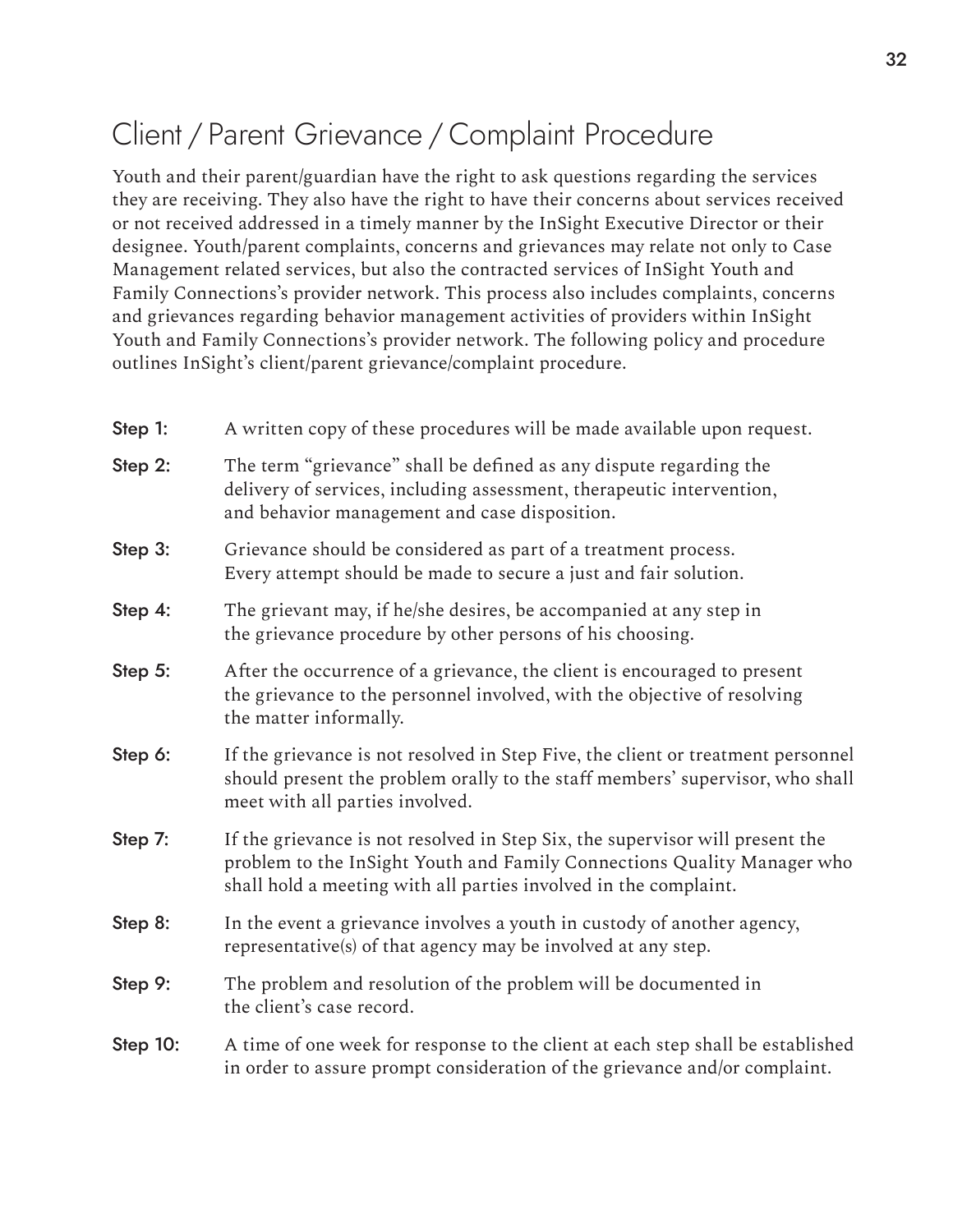## Complaint & Grievances Process

## Signature Page

I acknowledge receipt of InSight Youth and Family Connections's Complaint and Grievance Process.

| Date |
|------|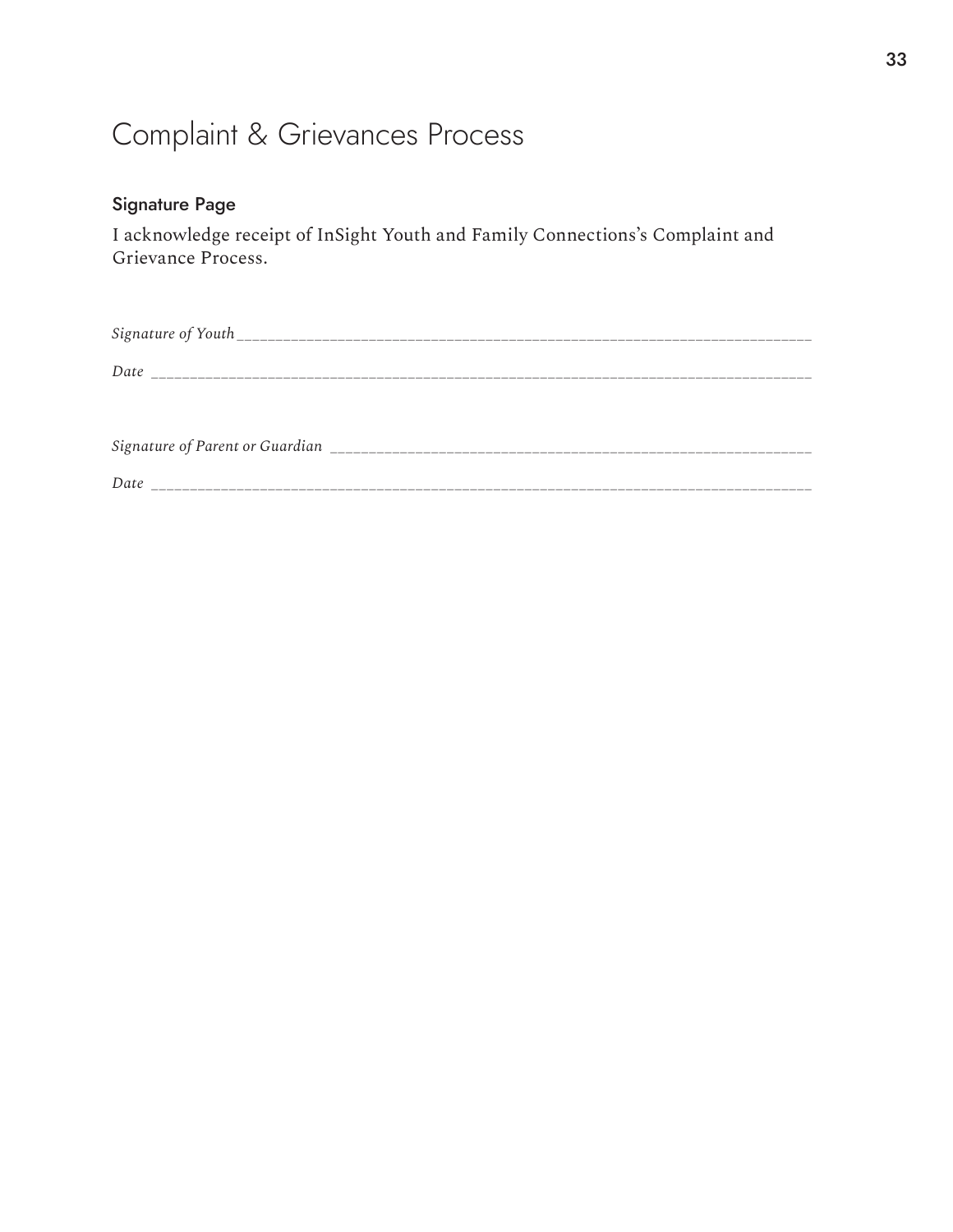## Parent / Youth Complaint Report

| Type of Report: □ Informational □ Complaint                                         |  |
|-------------------------------------------------------------------------------------|--|
| Type of Violation:                                                                  |  |
| $\Box$ Missed/Late to court hearing $\Box$ Failure to provide pertinent information |  |
| $\Box$ No contact with worker $\Box$ Inappropriate contact                          |  |
| $\Box$ Treatment Due Diligence $\Box$ Refusal to offer services                     |  |
| $\Box$ Other:                                                                       |  |
| Detailed description of violation: (Who?-What?-Where?-When?-How?)                   |  |
|                                                                                     |  |
|                                                                                     |  |
|                                                                                     |  |
|                                                                                     |  |
|                                                                                     |  |
|                                                                                     |  |
|                                                                                     |  |
|                                                                                     |  |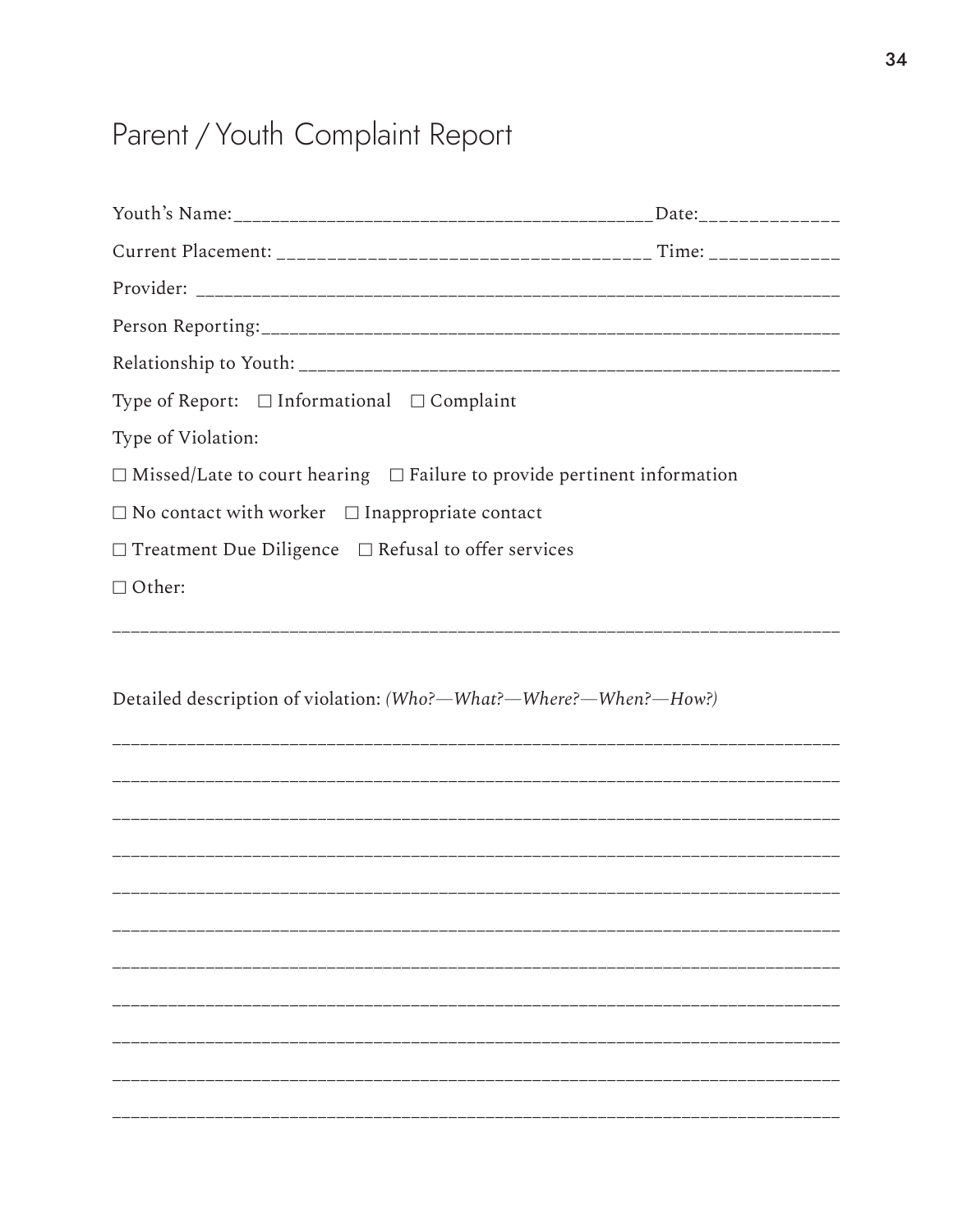# Buzz Words and Frequently Asked Questions

"Ask yourself the hard questions, never stop asking, and allow your answers to change as you do."

*—Colin Wright*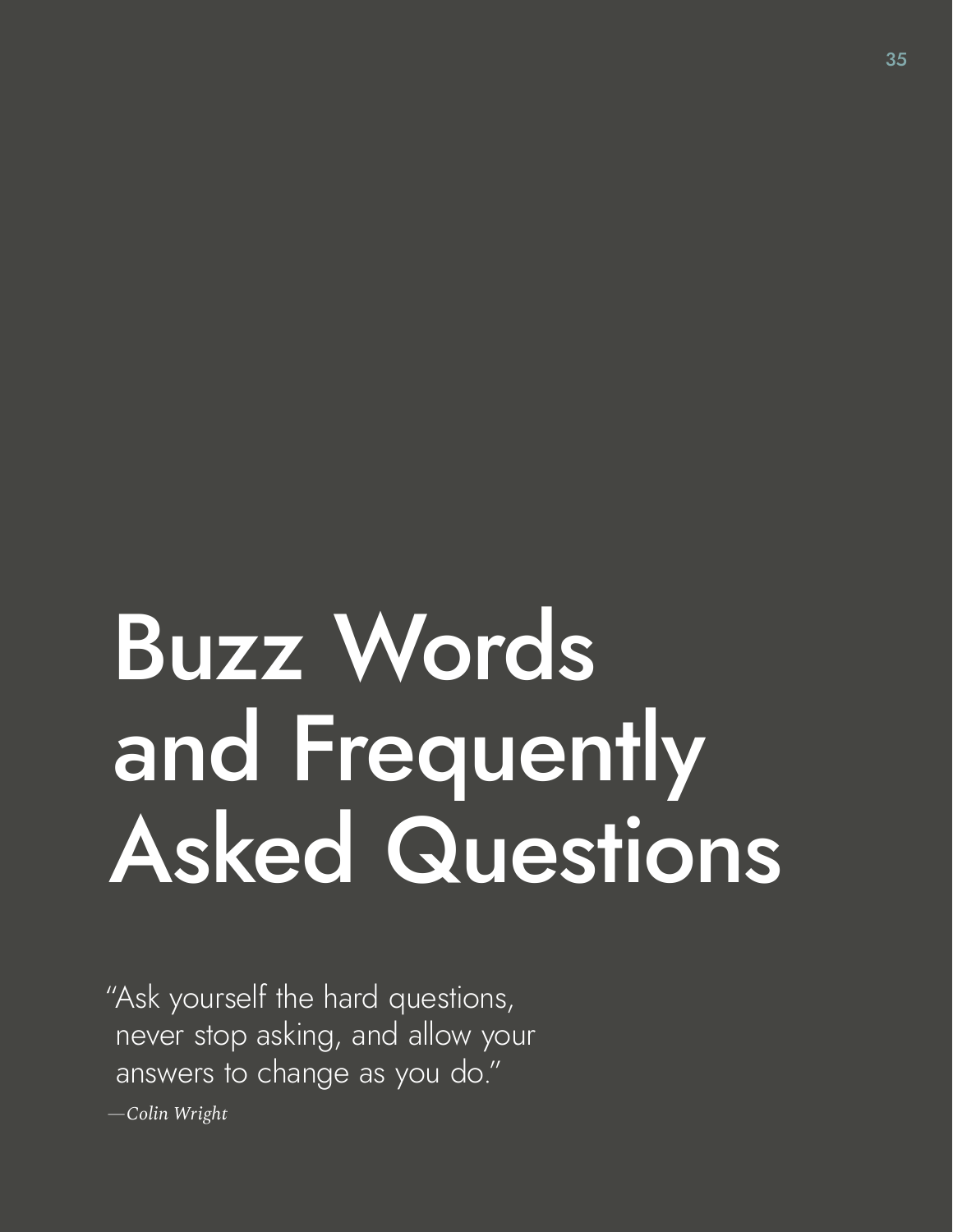## Buzz Words

## Things You May Hear...

#### **Adjudication**

When a juvenile has been found to be within the jurisdiction of the Court, following a plea or a trial.

### **AOD**

Alcohol and Other Drugs

#### **Blended Sentence**

The Court may delay imposing sentence for adult charges, by allowing the youth to remain in the juvenile system until age 21 at which time the Court determines if the youth has been rehabilitated or whether they continue to represent a serious risk to public safety.

#### **Committed**

A youth will be placed out of the home to receive residential treatment services.

#### **De-escalation**

Decrease in security level for a youth's placement.

#### **Escalation**

Increase in security level for a youth's placement.

#### **Felony**

Offense punishable by imprisonment for more than one year.

#### **IEPC**

Formal education procedure for having a youth evaluated for special education services in Michigan.

#### **In-Home Detention**

Supervision provided to youth returned to their homes, pending a formal adjudication or placement. Supervision takes the form of daily contacts with the youth, the parents, the school, and employers etc., to ensure that conditions are met.

#### **Juvenile Detention Facility (JDF)**

Secure detention facility operated by Wayne County for the detention of juvenile offenders.

#### **Post Care**

A youth will receive community based services after residential treatment services have been completed.

#### **Probation**

A youth will receive community based services.

#### **Risk Assessment**

Assessment of risk the youth poses to the community.

#### **Security Level**

Refers to the degree of structure, mobility and intensity of supervision.

#### **Services**

Activities that support the accomplishment of the defined treatment goals from the Plan Of Care.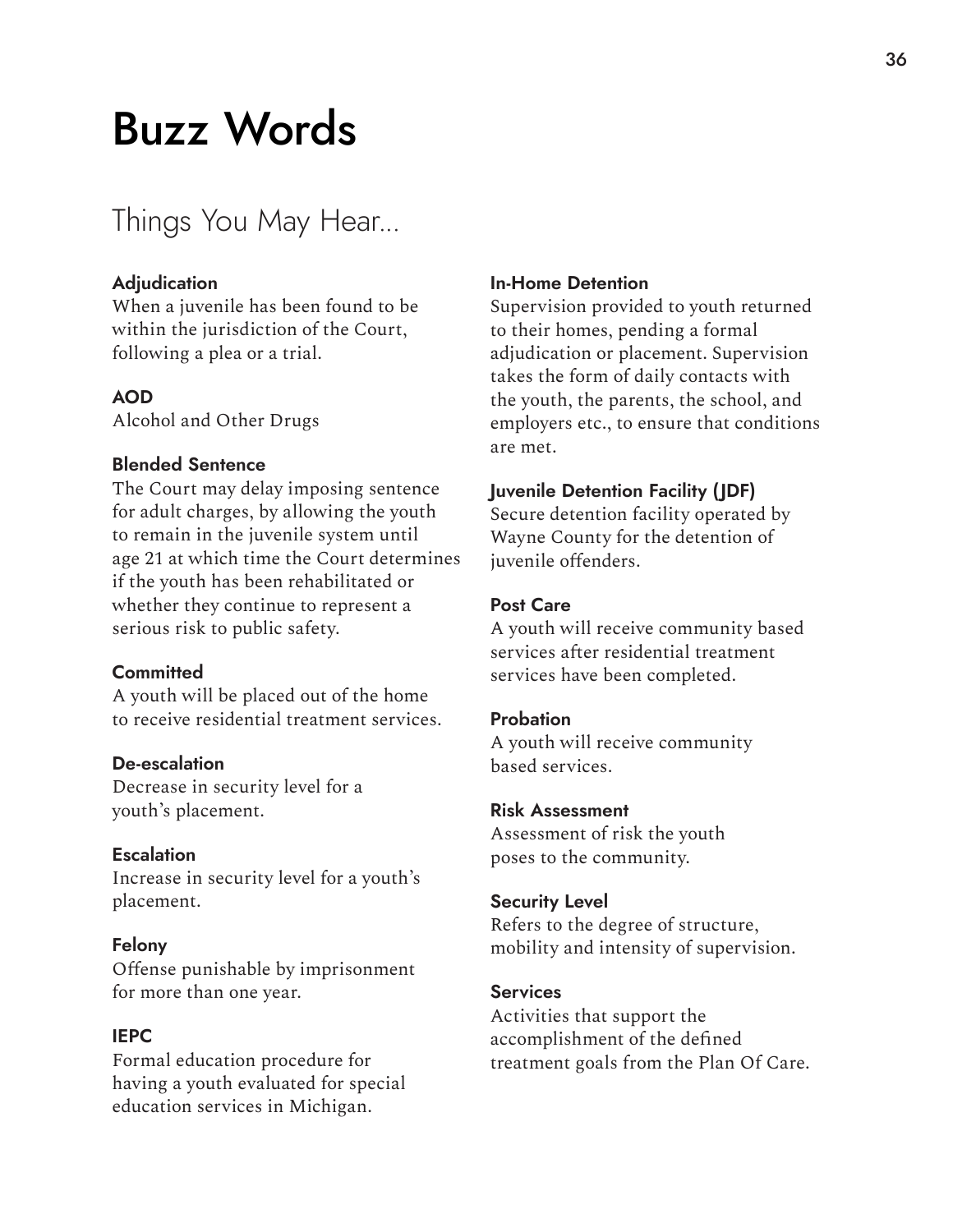# Frequently Asked Questions

## **How long do I have to be involved with the courts systems?**

The length of time under the court's jurisdiction is dictated by your progress with treatment and is the Judges/Referees final decision.

## **Do I have to pay for any services that my child receives while under the courts supervision?**

The court makes the decision on the family's ability to pay for services when a youth is placed out of the home. In addition there may be other court cost fees that you may be responsible for.

## **Can I visit my child when they are placed out of my home?**

Yes. All detention facilities and residential facilities have their own visitation policy and will discuss their individual visitation policy with you.

## **I didn't get in trouble, my child is in trouble why do I have to participate?**

All juveniles are minors and are required to have proper care and supervision by a parent or a guardian. Through your support and guidance the chances of success increases tremendously.

## **My child has never had a drug or alcohol problem, why are they required to submit drug screens?**

All youth that have been assigned to a CMO are required to submit drug screens. The frequency of testing is determined by the youth test results.

#### **Does the Case Manager have to come to my home for visits?**

Yes. Research shows that a youth's environment has a significant impact on their behavior; therefore, it is important for the Case Manager to see the youth's living environment.

## **Do I have a choice in where my child goes when placed out of my home?**

The youth's placement decision is strictly based on their needs and the appropriate provider that can meet those needs.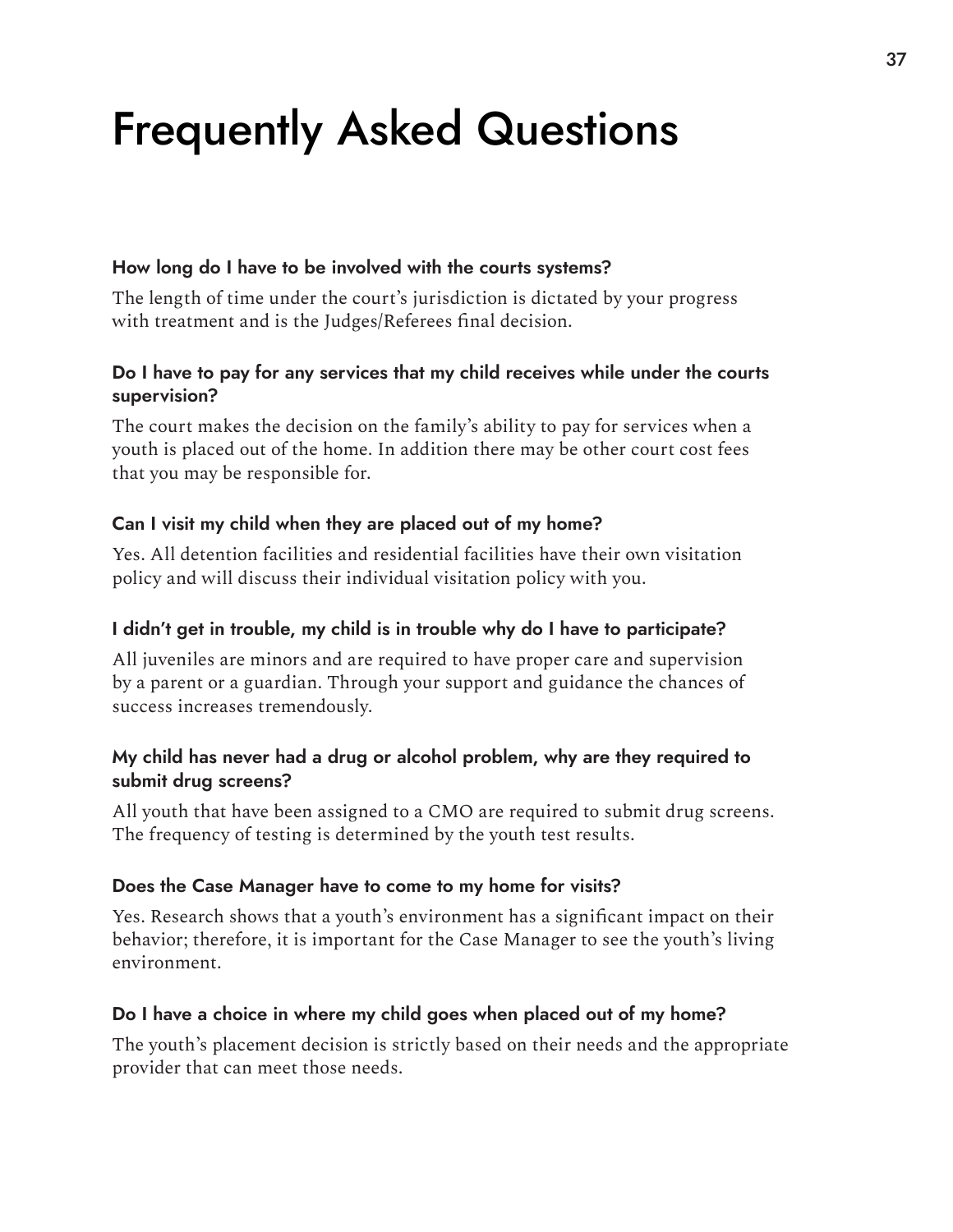

"There are no wrong notes."

*—Miles Davis*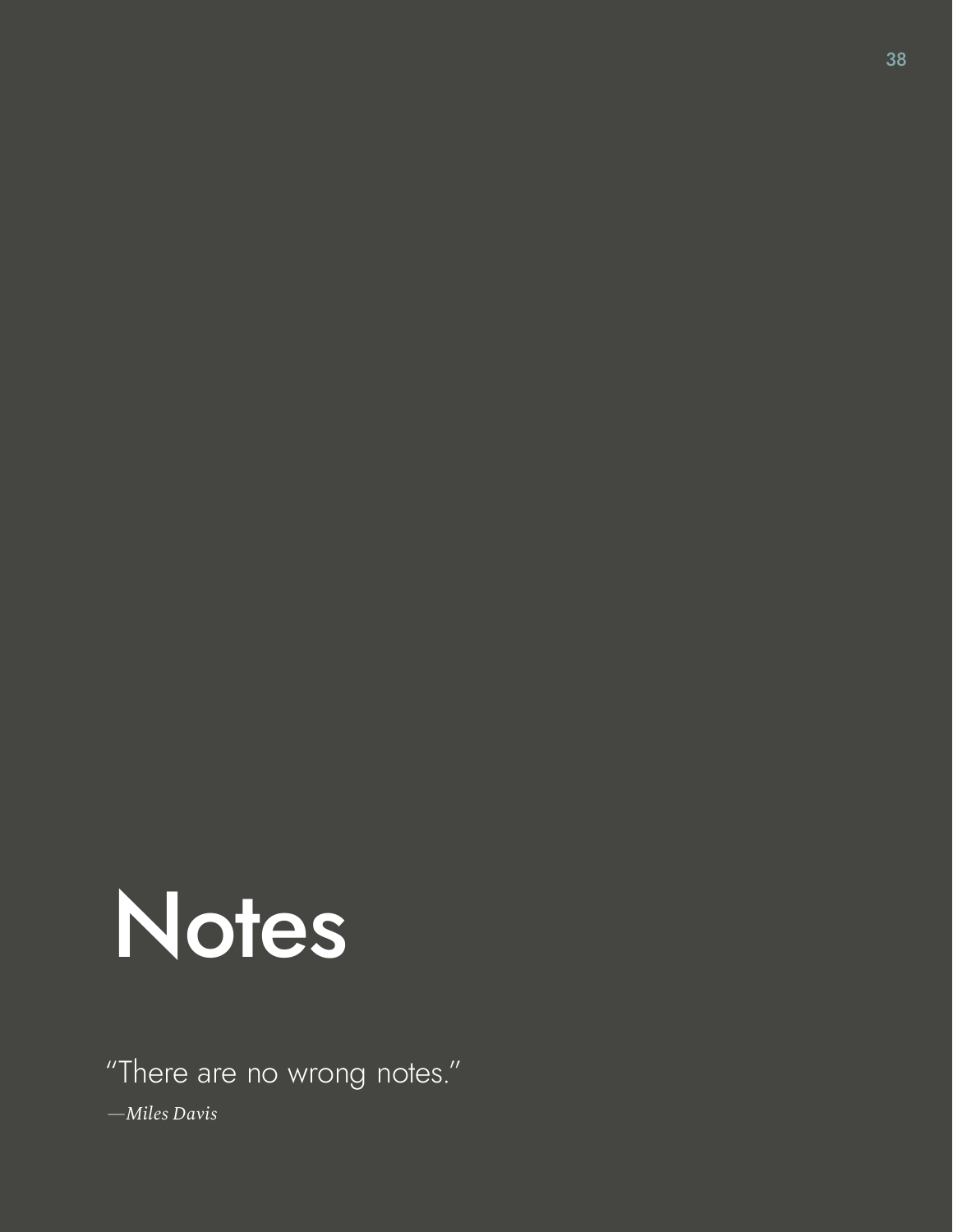## Notes